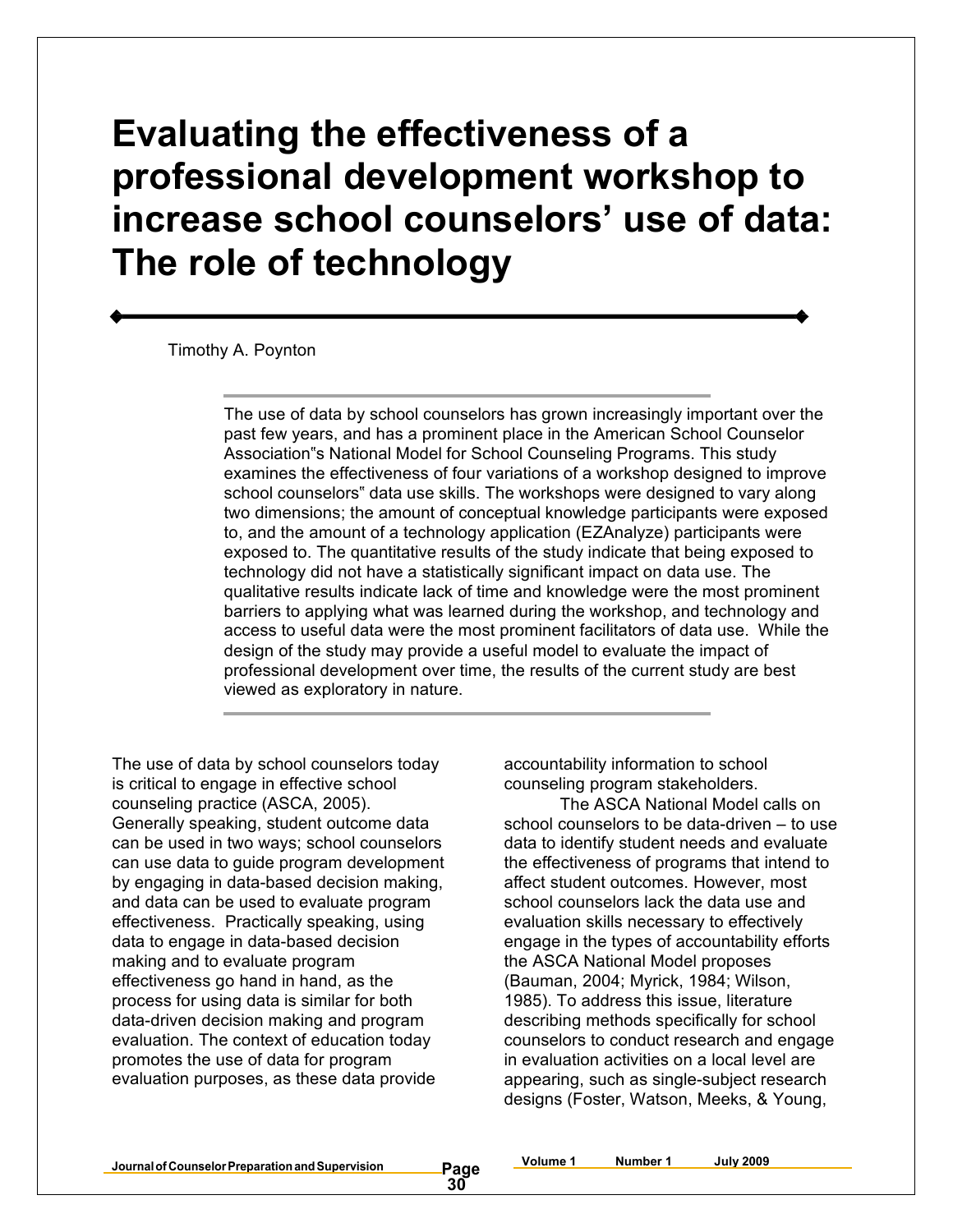2002), using school-wide data (Hayes, Nelson, Tabin, Pearson, & Worthy, 2002), school counseling program evaluation (Curcio, Mathai, & Roberts, 2003), school counseling-focused models of data-driven decision making (Reynolds & Hines, 2000; Isaacs, 2003; Poynton & Carey, 2006; Stone & Dahir, 2007), and a model of evidence-based practice specific to school counseling (Dimmitt, Carey, & Hatch, 2007).

Noting the need for school counselors to have specific training in program evaluation, Trevisan (2000) conducted a telephone survey of all of the 50 state certification offices plus Washington D. C. to determine what program evaluation knowledge and competencies were required to obtain certification as a school counselor in each state. Using the *Council for Accreditation of Counseling and Related Educational Programs* (CACREP) standards, he found that two of the 50 states met the CACREP standards (Colorado and Washington), and another two came very close to meeting those standards (Missouri and Wisconsin).

The computer technology that is available today can assist school counselors in executing many aspects of their job, but the use of computer technology to assist in program evaluation and data use has not been documented. Areas where computer technology has been formally explored in the field of school counseling are retrieving and disseminating information, distance learning, training and supervision, and as a counseling tool (Van Horn & Myrick, 2001). School counselors are sometimes seen as lagging in their use of computer technology, which may be attributable to a lack of financial resources, training in how to use the technology, or both (Owen & Weikel, 1999).

The importance of technology for counselors has not gone unnoticed by counselor educators, and led to the creation of a set of technology competencies by the Association for Counselor Education and Supervision (ACES) which focus largely on computer technology (ACES, 1999; ACES, 2007). As the technology competencies

currently stand, counseling students should "be able to use computerized statistical packages" (ACES, 2007, p. 4). It is interesting to note that while this competency is near the top of the list of technology competencies for counselor education students (number 4 out of 12), there appears to be no literature on the topic regarding how to best engender these skills.

Given the current climate for accountability in the field of school counseling, the importance of using data to demonstrate accountability and guide decision-making, and the interest in the use of technology by counselor educators, methods for teaching school counselors how to use data to engage in program evaluation activities need to be identified and evaluated. The current study evaluated the effectiveness of four variations of a professional development workshop designed to isolate the value-added benefit of technology.

### **Hypotheses**

The study employed a mixed-methods approach to evaluate the professional development workshops. Three specific hypotheses were investigated using quantitative methods:

1. Participants will perform differently over time (from pretest to posttest, one month, and three months) on measures of applied statistics knowledge and research methods, and research confidence and attitudes according to which group they belong.

2. Participants will engage in the actual use of data at one month and three months post-instruction differently according to which group they are assigned.

3. The use of data by participants will lead to more components of the ASCA National Model being implemented in their schools. Therefore, participants will differ in the number of ASCA National Model components added to their school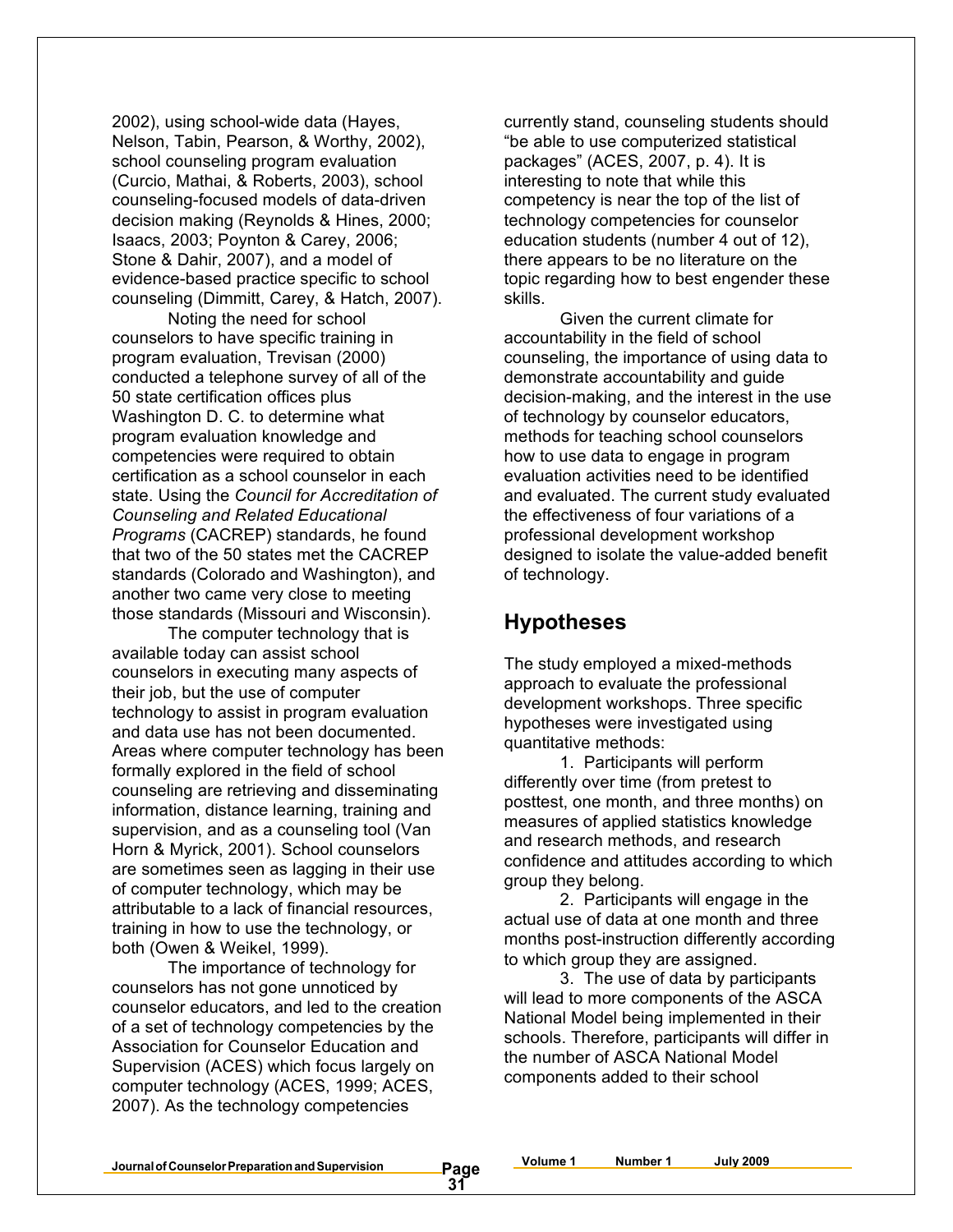counseling program according to which group they are assigned

The qualitative portion of the study consisted of a focus group, convened after the quantitative portion of the study was complete, to help the researcher understand what barriers and facilitators to data use existed for the participants.

### **Method**

### *Technology*

Since most available computer programs for data analysis are more powerful than school counselors need, priced prohibitively high, and can themselves be quite confusing, a program called "EZAnalyze" was developed for use in this study. EZAnalyze (Poynton, 2007) is an "Excel Add-In" that contains data analysis functions necessary to follow the ASCA National Model recommendations for the use of data, and adds a "point and click" user interface to Microsoft Excel.

### *Design*

Participants in the study were assigned to one of four groups. Groups differed in terms of their exposure to Conceptual Knowledge (knowledge of a data-driven decision making system, basic statistical analyses, and summary of ASCA National Model data use recommendations) and exposure to Technology (EZAnalyze). As Figure 1 illustrates, the Conceptual group received conceptual knowledge only, and the Technology group received brief instruction in statistical analyses and hands-on practice with EZAnalyze. The Conceptual + Technology Exposure (CTE) and Conceptual + Technology Immersion (CTI) groups differed in their degree of exposure to EZAnalyze. Specifically, "exposure" to EZAnalyze was accomplished by providing participants with a demonstration and copy of EZAnalyze, and "immersion" was accomplished by providing participants with a demonstration and copy of EZAnalyze, with two hours of hands-on practice with EZAnalyze as part of the training.



### **FIGURE 1**

### **Overview of experimental groups**

**32**

**Journalof CounselorPreparationandSupervision Page**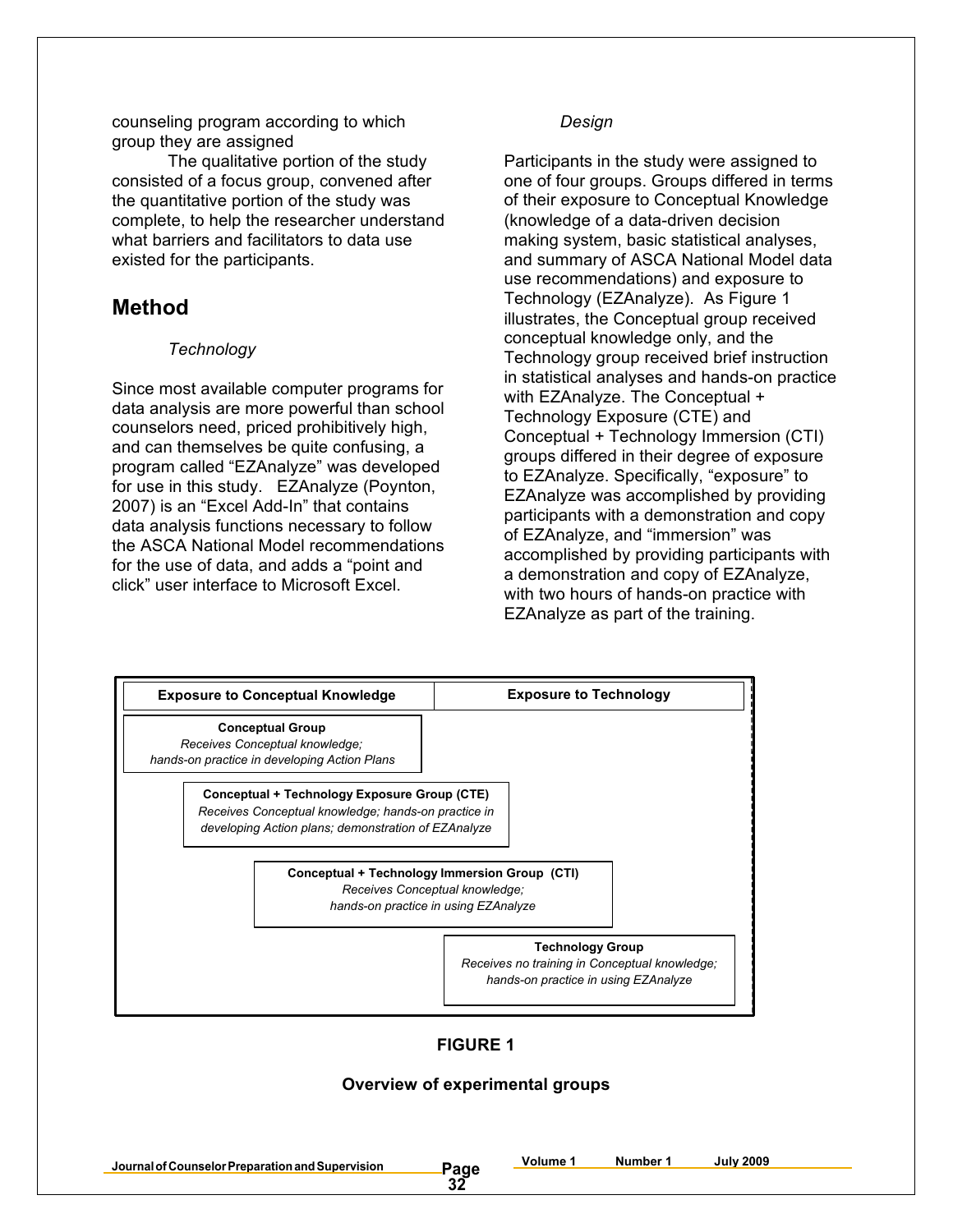#### *Curriculum*

The content of the conceptual knowledge materials utilized in the professional development workshops were developed by the National Center for School Counseling Outcome Research (CSCOR, 2004). These materials have been used across the country to provide training to school counselors on the ASCA National Model and the use of data, and were adapted specifically for use in the state the current study took place in by using examples from the state"s education department website. This training was provided to the Conceptual, CTE, and CTI groups during approximately 4 hours of direct instruction. The specific components of the conceptual knowledge training, based largely on the ASCA National Model (2003) were:

- Information on the types of data (ASCA 2003, pp. 49-50):
	- o Student achievement data (for example, standardized test scores, drop-out rates, and promotion and retention rates)
	- o Achievement related data (for example, discipline referrals, attendance rates, and parental involvement)
	- o Standards and competency related data (for example, the percentage of students with four-year plans, percentage who participate in jobshadowing opportunities)
	- o Perception data (for example, data collected from self-report surveys)
- Methods for using data (ASCA 2003, pp. 50-51):
	- o Disaggregating data (sorting data into categories such as ethnicity, gender, grade level, and teacher)
	- o Program evaluation data
	- o Process data (time analysis accountability methods)
	- o Showing improvement over time

Seven steps of data-based decision making (Adapted from Love, 2002)

- o Develop vision statement for school counseling program
- o Collect and analyze student data
- o Describe the problem
- o Commit to benchmarks
- o Develop and action plan
- o Implement, monitor, and evaluate intervention
- o Share results

• Creating results reports (ASCA 2003, pp. 60-61)

- o Structuring a results report to show changes over time
- o Different methods for displaying and communicating the results of data (for example, pie charts, bar graphs, and tables)

#### *Measures*

#### **Demographics**

A questionnaire was developed to obtain basic demographic information from participants. Items were included to assess gender, age, years of experience as a school counselor, teacher, and administrator, school and district size and setting, and the number of research courses taken in graduate school.

#### ASCA National Model program implementation (SCPIS)

The 18-item "School Counseling Program Implementation Survey" was utilized to assess ASCA National Model program component implementation (available from http://www.umass.edu/schoolcounseling/im plementation\_survey.htm). Each item was measured using a four-point scale: 1 = Not Present, 2 = Development in Progress, 3 = Partly Implemented, and 4 = Fully Implemented. In addition to the items having high face validity, Elsner (2004) obtained a Cronbach"s Alpha of .79 and .85 in pilot studies using 29 and 35 high schools in

**Journalof CounselorPreparationandSupervision Page**

**33**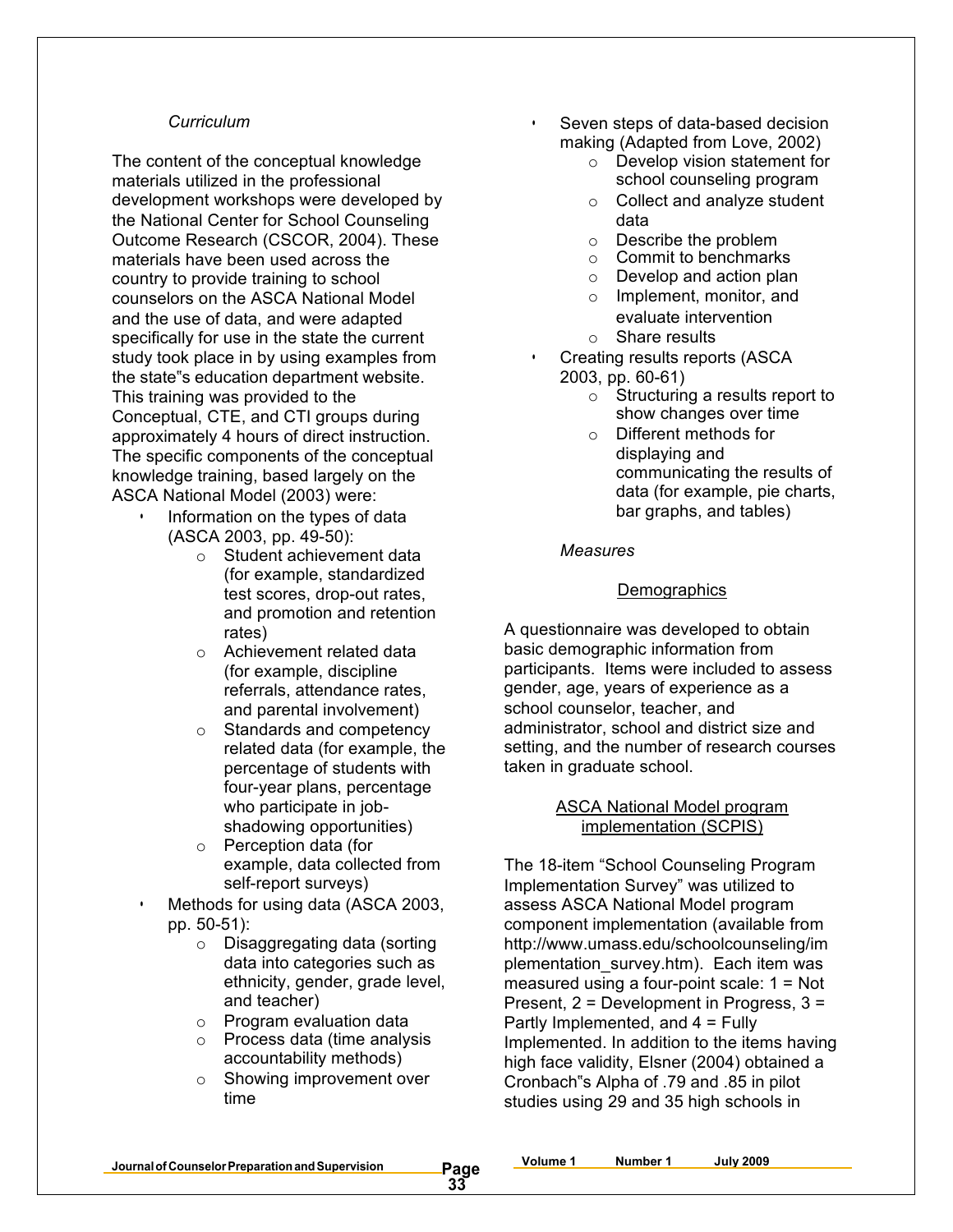Massachusetts, respectively. The survey was designed to assess the four ASCA National Model components – Foundation, Delivery, Management, and Accountability. Reliability analyses conducted by Elsner (2004) indicated that when the instrument is divided into these four subscales, reliability significantly declined.

### Research confidence and attitudes (RESKA)

Bauman"s (2004) measure, dubbed "RESKA" in this study, was employed to assess counselors" perceived confidence in conducting research, relevance of research, and value of research. Each item of the RESKA is measured using a five-point Likert scale ranging from Strongly Disagree to Strongly Agree. While the original survey instrument presented by Bauman contained 26 items, factor analyses revealed that only 14 of those items were found to reliably assess one of the three subscales (Bauman, 2004). Since this measure is new, further analyses were warranted to investigate the reliability and validity of this instrument. Therefore, all 26 items were administered to participants as a pretest and posttest the day of instruction. A factor analysis conducted on the pretest data yielded a similar factor structure to Bauman"s (2004). Cronbach"s Alpha coefficients were calculated for the entire 14-item instrument and each subscale using the pretest data. The six-item Confidence subscale, five-item Relevance subscale, and three-item Value subscale had Cronbach"s Alpha coefficients of .86, .65, and .73 respectively, while the entire instrument had a Cronbach"s Alpha of .77.

#### Actual use of data

A six-item measure of participants" actual use of data was developed to assess the frequency of data use. This measure contained four items asking participants to indicate how many times they have engaged in various data use activities (e.g., administered a survey, analyzed data, and

used data to make decisions) and two openended qualitative items. The quantitative items were designed to assess how frequently data was used and what type of data was used, while the qualitative items asked participants to describe how they used data, or if they did not use data, why not.

### Applied statistics knowledge and research methods (Knowledge Test)

A 15-item questionnaire was developed to assess knowledge of basic research, evaluation, and statistics terminology, and the ASCA National Model (see Appendix A). The fifteen items of this measure were aligned with the conceptual knowledge part of the training curriculum to assess knowledge of the specific content areas the professional development workshop was designed to address.

To obtain information about the characteristics of the Knowledge Test, individual items were examined by computing Point Biserial correlations between each individual item and the total score on the instrument, and an Item Facility (IF) index for each item at posttest. These analyses were conducted on the posttest data because the highest scores for each individual should be obtained during this administration of the measure. The Point Biserial correlation coefficient is used in test construction to establish the ability of each individual item to discriminate between people who performed well or poorly on the test, while the Item Facility index is used to express the percent of people who correctly answered the question (Brown, 2001). As can be seen in Table 1, items 7, 9, and 11 had low and non-significant Point Biserial correlation coefficients, indicating that these items did not contribute meaningfully to total scores on the instrument at posttest. Items 9 and 11 nearly everyone answered correctly, while very few people answered item 7 correctly. The items contributing most meaningfully to total scores on this scale were items 1, 5, 10, and 12. Future revisions of this instrument should be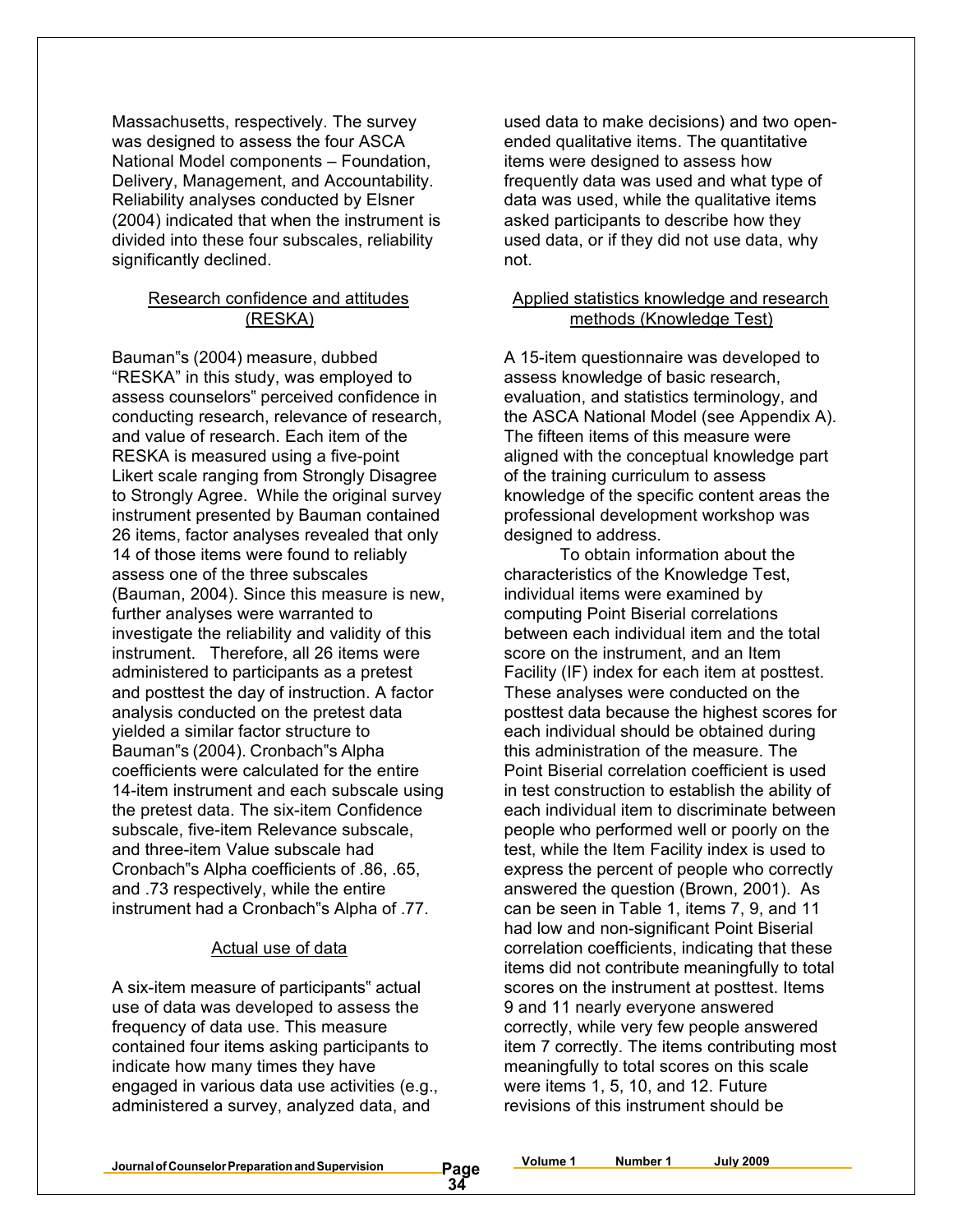modeled after items 1, 5, 10, and 12 to create a better assessment of the learning that occurs during training.

#### **TABLE 1**

#### **Point Biserial Correlation Coefficients and Item Facility Index for Posttest Administration of Knowledge Test**

|     | IF Index   | <b>Point Biserial</b> |
|-----|------------|-----------------------|
| N   | (Posttest) | <b>Correlation</b>    |
| 120 | .64        | $.53**$               |
| 122 | .87        | .27**                 |
| 119 | .84        | $.39**$               |
| 123 | .94        | $.32**$               |
| 117 | .86        | $.53**$               |
| 113 | .48        | .26**                 |
| 120 | .09        | .01                   |
| 119 | .82        | .34**                 |
| 122 | .95        | .14                   |
| 115 | .73        | $.45**$               |
| 121 | .99        | .15                   |
| 115 | .79        | .45**                 |
| 119 | .69        | $.33**$               |
| 119 | .79        | $.44**$               |
| 121 | .95        | $.34***$              |
|     |            |                       |

#### Quantitative Procedures

Participants were recruited for participation in this study from a single state in the southwestern United States. Participants in the Technology group were a convenience sample obtained from a large city school district in the state. Participants in the remaining groups were obtained by mailing a brochure describing the workshop to all school counselors in the state. Participants who elected to attend the conference were then assigned non-randomly to groups, based on the location of the conference they chose to attend.

Before the training began and measures were administered to participants, informed consent for participation in the study was distributed and explained. Participation in the study was separate from participation in the training; while participation was encouraged, it was voluntary and participants were informed

verbally and in writing of the voluntary nature of the study. Of the 214 people who participated in the training, 144 informed consent documents were returned indicating a desire to participate in the study, yielding a 67% participation rate.

Evaluation of the training was conducted through analyses of the survey measures. A research design employing repeated measures was used to permit analyses of within-subject differences among the four experimental groups. The first measure participants encountered was a pretest, which established a baseline to evaluate the effect of participation in one of the four groups. The pretest, administered prior to the training, contained several measures – the demographic questionnaire, Knowledge Test, the RESKA, and the SCPIS. The posttest, administered immediately after instruction on the day of the workshop, contained the Knowledge Test and the RESKA. At one-month post instruction, participants received a survey identical to the posttest with the data use items added, and at three-months post instruction participants received a survey similar to the pretest with the data use items added. Based on analyses of the pretest data, the RESKA administered at one and three months post instruction contained only the 14 items related to one of the three factors identified in Bauman"s (2004) original analysis.

#### Qualitative Procedures

To develop an understanding of barriers and facilitators to employing the skills and knowledge gained during the workshop, a focus group was convened by the author after the administration of all quantitative measures was complete. The focus group was conducted as a special session of an annual conference for school counselors in the state. To obtain participants, announcements were made in the conference program book, and the morning of the focus group in a brief description of the session to all conference attendees. People were encouraged to participate in

**Journalof CounselorPreparationandSupervision Page**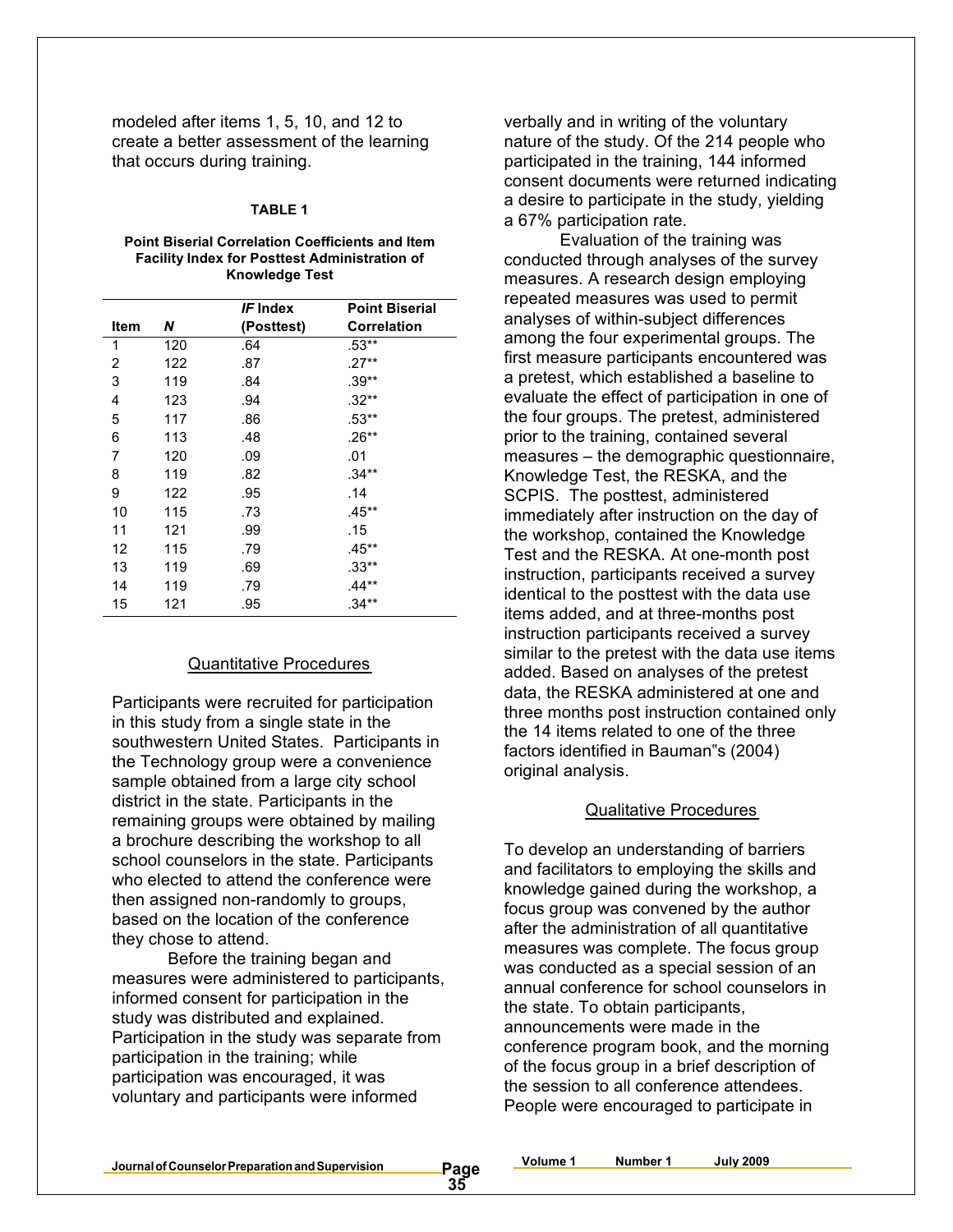the focus group even if they had not completed any of the follow up measures.

Fifteen people attended the focus group presentation, and five actively contributed to the focus group discussion. The session began with an overview of the research study, how participants were assigned to groups, and how each of the four groups differed in terms of workshop content. This ensured that each participant in the room knew which group they were part of, and how their training experience differed from others in the study. Next, the focus group was initiated. Participants were informed that the conversation was being tape recorded, and that participation in the focus group was completely voluntary. The focus group, which was facilitated by asking people to share their thoughts and experiences on the presentation and the topic of data use, lasted approximately 30 minutes, and the resulting data were transcribed for subsequent analysis.

#### **Participants**

Of the 144 participants in the study, 122 were school counselors, five were administrators, and one was a teacher. The remaining 16 participants held dual appointments in their schools or did not answer this question. Of the valid responses to the question regarding the setting of their school district,  $39\%$  (n = 54) of the participants indicated they worked in urban districts,  $20\%$  (n = 19) worked in suburban districts, and 40% ( $n = 55$ ) worked in rural districts. The majority of the participants indicated they worked in high schools (56%,  $n = 75$ ) exclusively, 10% ( $n = 15$ ) worked exclusively in middle schools, and 12% (n = 17) worked exclusively in elementary schools. The remaining 18% (n = 26) of the participants contributing valid data to this question indicated they worked across multiple grade levels (K-12, 6-12, etc). The average age of the entire sample was 43.38 (SD=11.50), which consisted of 79% women (30 males, 110 females, 4 missing). The average number of years experience among participants who were school

counselors or had a counseling background was 8.0 years ( $n = 137$ , SD = 7.57), and the average number of years experience among participants who had an administration background was  $6.24$  (n = 17, SD = 5.93). Fifty-nine percent ( $n = 85$ ) of the participants had a teaching background, with 9.18 years of teaching experience on average  $(SD = 5.62)$ .

A total of five participants were actively involved in the focus group discussions. Three of these participants were in the CTI group, while the remaining two participants were in the Conceptual group. Two of the focus group participants from the CTI group were part of a large urban school district, and their supervisor was in the room listening to the discussion. The third CTI group participant was a high school counselor and department chair from a small, rural school district. Of the participants from the Conceptual group, one was from a small Catholic high school located within a large urban school district, while the other was from a small, rural high school.

### **Results**

#### *Quantitative Findings*

To assess the research hypotheses of this study, Analysis of Variance (ANOVA) procedures are indicated to assess withingroup, between-group, and the interaction effect of within and between group factors on the dependent variables. However, the use of multiple measures in this study and the relatively high attrition rate of survey participants yielded very few data that are usable in this type of repeated measures ANOVA procedure. To be included in these analyses, each participant had to complete all four administrations of the measure. Twenty-seven of the 144 participants (18% completion rate) in this study completed all four administrations of the RESKA, while 29 participants (20% completion rate) completed all four administrations of the Knowledge Test. Since there were more

**Journalof CounselorPreparationandSupervision Page**

**Volume 1 Number 1 July 2009**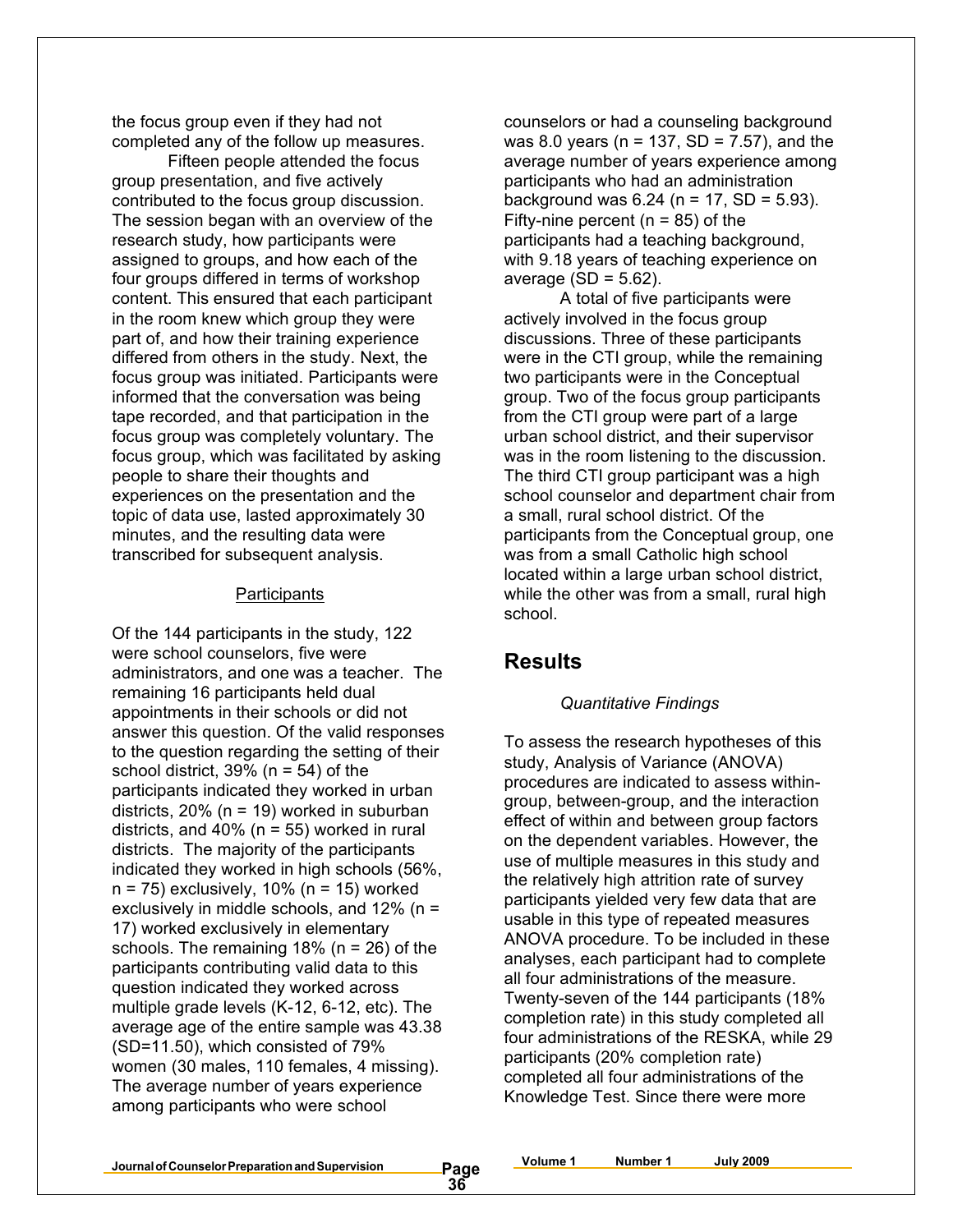participants who completed some of the measures than all of the measures and the requirements for inclusion in the ANOVA analyses might obscure differences between groups, the hypotheses were tested formally using ANOVA analyses, and informally through comparison of group means over time. Formal assessments of the hypotheses were conducted, but are not reported here due to the problems noted above. The informal assessment results are reported here for illustrative purposes, and should be viewed as tentative findings.

To assess the hypothesis that participants will perform differently over time on the RESKA and Knowledge Test, the

data for each RESKA subscale (Table 2) and the Knowledge Test (Table 3) were summarized. An inspection of Table 2 reveals that any observed differences over time within groups did not exceed one standard deviation for any of the RESKA subscales, and in most cases differences were much smaller. An inspection of Table 2 reveals that changes from pre- to post-test did exceed one standard deviation. At one month and three months post instruction, mean scores were generally lower than post-test levels, but still exceeded a one standard deviation increase over pre-test levels.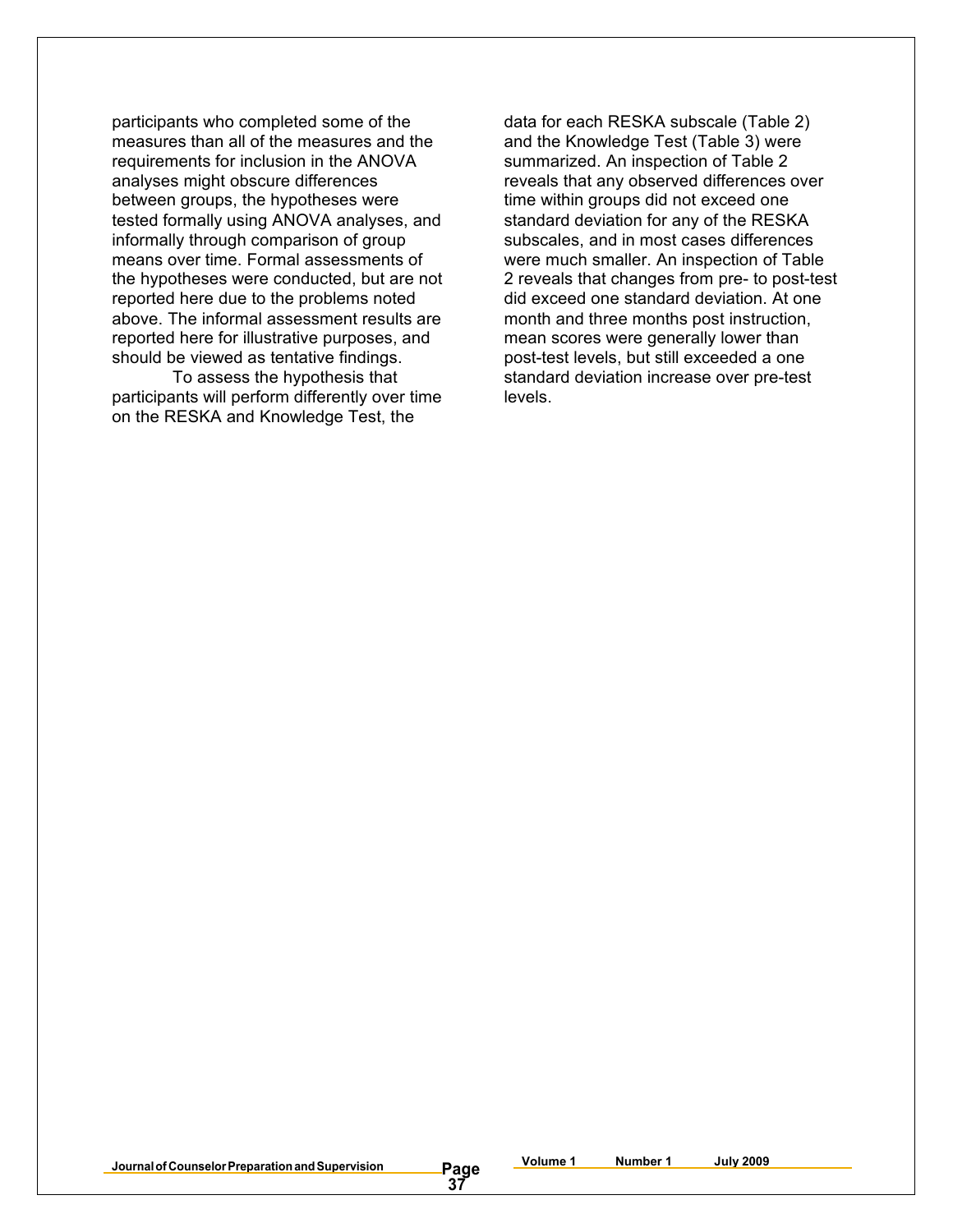|                             |            | <b>Means and Standard Deviations of the RESKA Subscales.</b> |                |                 |                 |                 |             |                 |             |
|-----------------------------|------------|--------------------------------------------------------------|----------------|-----------------|-----------------|-----------------|-------------|-----------------|-------------|
| <b>Measure</b>              | Group      |                                                              | <b>Pretest</b> |                 | <b>Posttest</b> |                 | 1 Month     |                 | 3 Month     |
|                             |            |                                                              | $N = 141$      |                 | $N = 110$       |                 | $N = 47$    |                 | $N=47$      |
| Confidence<br>5 point scale | Technology | $M =$<br>SD =                                                | 3.51<br>.69    | $M =$<br>$SD =$ | 3.50<br>.68     | $M =$<br>SD =   | 3.62<br>.58 | $M =$<br>$SD =$ | 3.51<br>.57 |
|                             |            | $n =$                                                        | 19             | $n =$           | 17              | $n=$            | 7           | $n =$           | 9           |
|                             | CTI        | $M =$                                                        | 3.41           | $M =$           | 3.61            | $M =$           | 3.46        | $M =$           | 3.50        |
|                             |            | $SD =$                                                       | .75            | $SD =$          | .61             | $SD =$          | .61         | $SD =$          | .70         |
|                             |            | $n =$                                                        | 48             | $n =$           | 39              | $n=$            | 19          | $n =$           | 16          |
|                             | Conceptual | $M =$                                                        | 3.29           | $M =$           | 3.58            | $M =$           | 3.38        | $M =$           | 3.47        |
|                             |            | SD =                                                         | .86            | $SD =$          | .66             | $SD =$          | .52         | $SD =$          | .59         |
|                             |            | $n =$                                                        | 48             | $n =$           | 30              | $n=$            | 12          | $n =$           | 12          |
|                             | <b>CTE</b> | $M =$                                                        | 3.35           | $M =$           | 3.51            | $M =$           | 3.57        | $M =$           | 3.68        |
|                             |            | SD =                                                         | .64            | $SD =$          | .60             | $SD =$          | .51         | $SD =$          | .42         |
|                             |            | $n =$                                                        | 26             | $n =$           | 22              | $n =$           | 9           | $n =$           | 10          |
|                             | Total      | $M =$                                                        | 3.37           | $M =$           | 3.56            | $M =$           | 3.48        | $M =$           | 3.53        |
|                             |            | $SD =$                                                       | .76            | $SD =$          | .63             | $SD =$          | .55         | $SD =$          | .58         |
| Relevance                   | Technology | $M =$                                                        | 3.82           | $M =$           | 3.84            | $M =$           | 3.77        | $M =$           | 3.91        |
| 5 point scale               |            | SD =                                                         | .55            | $SD =$          | .71             | $SD =$          | .34         | $SD =$          | .49         |
|                             |            | $n =$                                                        | 19             | $n =$           | 17              | $n =$           | 7           | $n =$           | 9           |
|                             | <b>CTI</b> | $M =$                                                        | 3.59           | $M =$           | 3.71            | $M =$           | 3.59        | $M =$           | 3.75        |
|                             |            | SD =                                                         | .58            | $SD =$          | .55             | $SD =$          | .59         | $SD =$          | .77         |
|                             |            | $n =$                                                        | 48             | $n =$           | 39              | $n=$            | 19          | $n =$           | 16          |
|                             | Conceptual | $M =$                                                        | 3.59           | $M =$           | 3.67            | $M =$           | 3.69        | $M =$           | 3.58        |
|                             |            | $SD =$                                                       | .60            | SD =            | .46             | SD =            | .53         | $SD =$          | .42         |
|                             |            | $n =$                                                        | 48             | $n =$           | 30              | $n =$           | 12          | $n =$           | 12          |
|                             | <b>CTE</b> | $M =$                                                        | 3.78           | $M =$           | 3.72<br>.60     | $M =$<br>$SD =$ | 3.56        | $M =$<br>$SD =$ | 3.74<br>.38 |
|                             |            | SD =                                                         | .55<br>26      | $SD =$          | 22              |                 | .34<br>9    |                 | 10          |
|                             | Total      | $n =$<br>$M =$                                               | 3.65           | $n =$<br>$M =$  | 3.72            | $n=$<br>$M =$   | 3.64        | $n =$<br>$M =$  | 3.74        |
|                             |            | $SD =$                                                       | .58            | SD =            | .56             | $SD =$          | .50         | $SD =$          | .56         |
|                             |            |                                                              |                |                 |                 |                 |             |                 |             |
| Value                       | Technology | $M =$                                                        | 3.37           | $M =$           | 3.59            | $M =$           | 3.71        | $M =$           | 3.81        |
| 5 point scale               |            | SD =                                                         | .74            | $SD =$          | .61             | $SD =$          | .56         | $SD =$          | .78         |
|                             |            | $n =$                                                        | 19             | $n =$           | 17              | $n =$           | 7           | $n =$           | 9           |
|                             | CTI        | $M =$                                                        | 3.44           | $M =$           | 3.51            | $M =$           | 3.81        | $M =$           | 4.02        |
|                             |            | SD =                                                         | .93            | SD =            | .77             | $SD =$          | .60         | SD =            | .67         |
|                             |            | $n =$                                                        | 47             | $n =$           | 30              | $n =$           | 12          | $n =$           | 12          |
|                             | Conceptual | $M =$                                                        | 3.45           | $M =$           | 3.53            | $M =$           | 3.72        | $M =$           | 3.47        |
|                             |            | $SD =$                                                       | .77            | $SD =$          | .72             | $SD =$          | .47         | $SD =$          | .54         |
|                             |            | $n =$                                                        | 48             | $n =$           | 30              | $n=$            | 12          | $n =$           | 12          |
|                             | <b>CTE</b> | $M =$                                                        | 3.21           | $M =$           | 3.26            | $M =$           | 3.37        | $M =$           | 3.37        |
|                             |            | SD =                                                         | .87            | SD =            | .80             | $SD =$          | .70         | $SD =$          | .48         |
|                             |            | $n =$                                                        | 26             | $n =$           | 22              | $n =$           | 9           | $n=$            | 10          |
|                             | Total      | $M =$                                                        | 3.39           | $M =$           | 3.48            | $M =$           | 3.69        | $M =$           | 3.70        |
|                             |            | $SD =$                                                       | .84            | SD =            | .74             | $SD =$          | .59         | $SD =$          | .67         |
|                             |            |                                                              |                |                 |                 |                 |             |                 |             |

**Table 2 Means and Standard Deviations of the RESKA subscales.**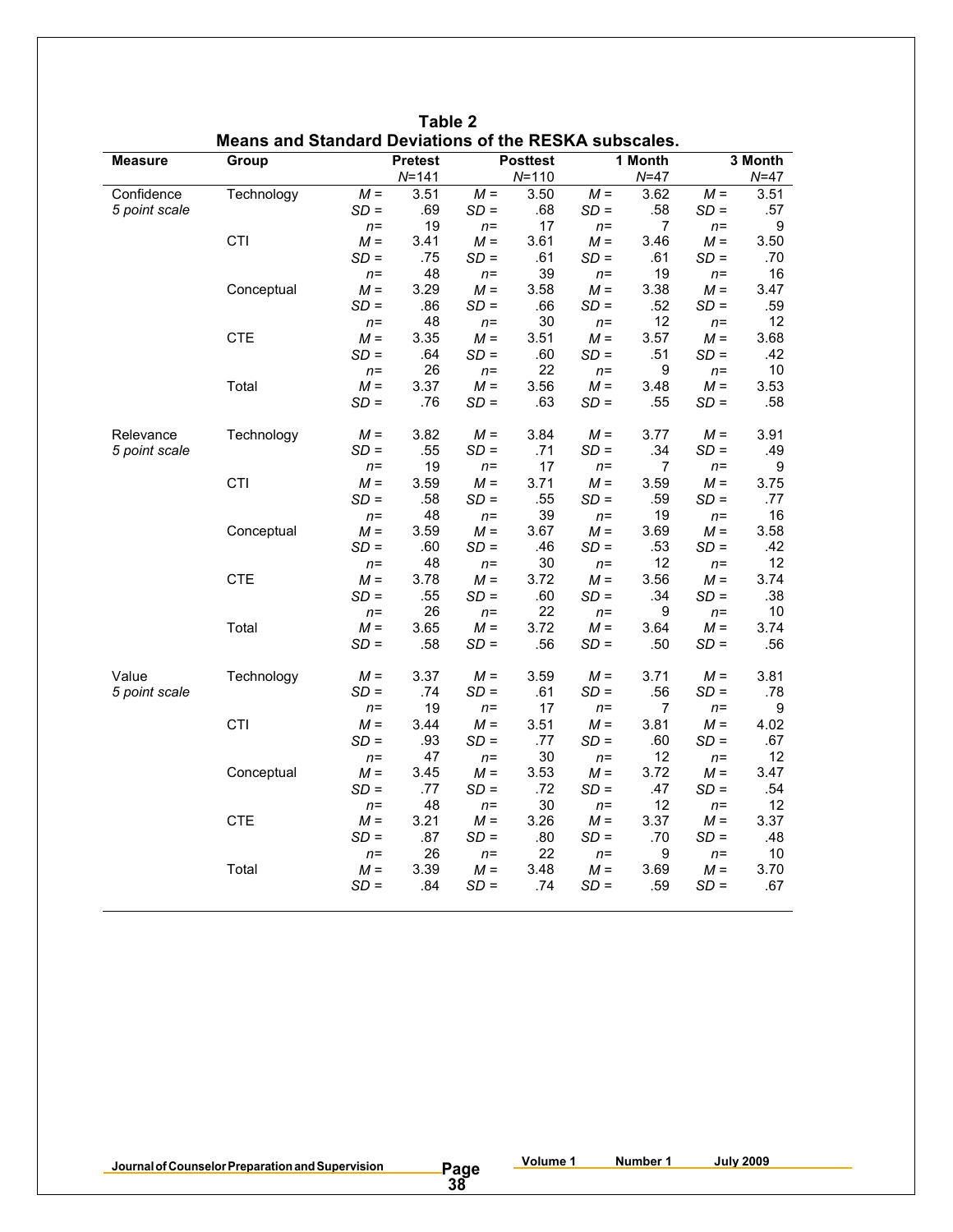| -- 9-             |                |      |                 |      |          |      |          |      |
|-------------------|----------------|------|-----------------|------|----------|------|----------|------|
| Group             | <b>Pretest</b> |      | <b>Posttest</b> |      | 1 Month  |      | 3 Month  |      |
|                   | $N = 143$      |      | $N = 123$       |      | $N = 47$ |      | $N = 48$ |      |
| Technology        | $M =$          | 5.55 | $M =$           | 8.00 | $M =$    | 8.00 | $M =$    | 8.44 |
|                   | $SD =$         | 2.19 | $SD =$          | 1.68 | $SD =$   | 2.71 | $SD =$   | 1.33 |
|                   | $n =$          | 20   | $n=$            | 18   | $n =$    |      | $n=$     | 9    |
| Conceptual + Tech | $M =$          | 6.49 | $M =$           | 9.18 | $M =$    | 8.32 | $M =$    | 8.18 |
| Immersion         | $SD =$         | 1.71 | $SD =$          | 1.83 | $SD =$   | 2.34 | $SD =$   | 1.98 |
|                   | $n =$          | 45   | $n =$           | 45   | $n =$    | 19   | $n=$     | 17   |
| Conceptual        | $M =$          | 6.18 | $M =$           | 9.72 | $M =$    | 8.58 | $M =$    | 8.42 |
|                   | $SD =$         | 2.26 | $SD =$          | 1.95 | $SD =$   | 1.31 | $SD =$   | 1.24 |
|                   | $n =$          | 49   | $n =$           | 36   | $n =$    | 12   | $n =$    | 12   |
| Conceptual + Tech | $M =$          | 5.70 | $M =$           | 8.67 | $M =$    | 8.44 | $M =$    | 8.40 |
| Exposure          | $SD =$         | 2.27 | $SD =$          | 2.50 | $SD =$   | 2.60 | $SD =$   | 1.65 |
|                   | $n=$           | 27   | $n =$           | 24   | $n =$    | 9    | $n=$     | 10   |
| <b>Total</b>      | $M =$          | 6.10 | $M =$           | 9.07 | $M =$    | 8.36 | $M =$    | 8.33 |
|                   | $SD =$         | 2.09 | $SD =$          | 2.05 | $SD =$   | 2.17 | $SD =$   | 1.59 |
|                   |                |      |                 |      |          |      |          |      |

| <b>TABLE 3</b>                                             |  |  |  |  |  |  |  |
|------------------------------------------------------------|--|--|--|--|--|--|--|
| <b>Means and Standard Deviations of the Knowledge Test</b> |  |  |  |  |  |  |  |

To assess actual data use among participants, four questions were administered at one month and three months post instruction. The raw responses to these questions yielded quite disparate results among individual participants, and some responses indicated that the question was misunderstood by the respondents. For example, some respondents indicated that they "analyzed student data to evaluate a program"s effect" hundreds of times. This indicates that the participant understood the question to mean "analyzed individual student data," which was not the intent of the question. To address the disparate answers to these questions, participant responses were coded as simple yes/no answers. This permitted the calculation of a total score for each participant that ranges between 0 and 4 to create a total "Data Use" score that encompassed all four questions for participants completing the measure at both administrations.

As can be seen in Table 4, the Technology group evidenced more data use on average than the CTI, Conceptual, and CTE groups at one month post-instruction. A similar pattern emerged from the three month post-instruction data; the Technology group had higher scores on the Data Use measure at three months post instruction than the CTI, Conceptual, and CTE groups. These findings provide limited support to the hypothesis that groups will perform differently over time in actual data use. The group expected to perform the best on this measure, the CTI group, evidenced the lowest scores at one month post instruction, and the second lowest score at three months post instruction. The Technology group achieved higher Data Use scores than each of the other three groups across administrations of this measure.

**TABLE 4 Means and Standard Deviations of the Data Use**

| questions.        |        |                  |                     |          |  |  |  |  |
|-------------------|--------|------------------|---------------------|----------|--|--|--|--|
| Group             |        | <b>One Month</b> | <b>Three Months</b> |          |  |  |  |  |
|                   |        | $N = 47$         |                     | $N = 48$ |  |  |  |  |
| Technology        | $M =$  | 2.43             | $M =$               | 3.56     |  |  |  |  |
|                   | $SD =$ | .79              | $SD =$              | .53      |  |  |  |  |
|                   | $n =$  |                  | n=                  | 9        |  |  |  |  |
| Conceptual + Tech | $M =$  | 1 21             | $M =$               | 1.88     |  |  |  |  |

**Journalof CounselorPreparationandSupervision Page**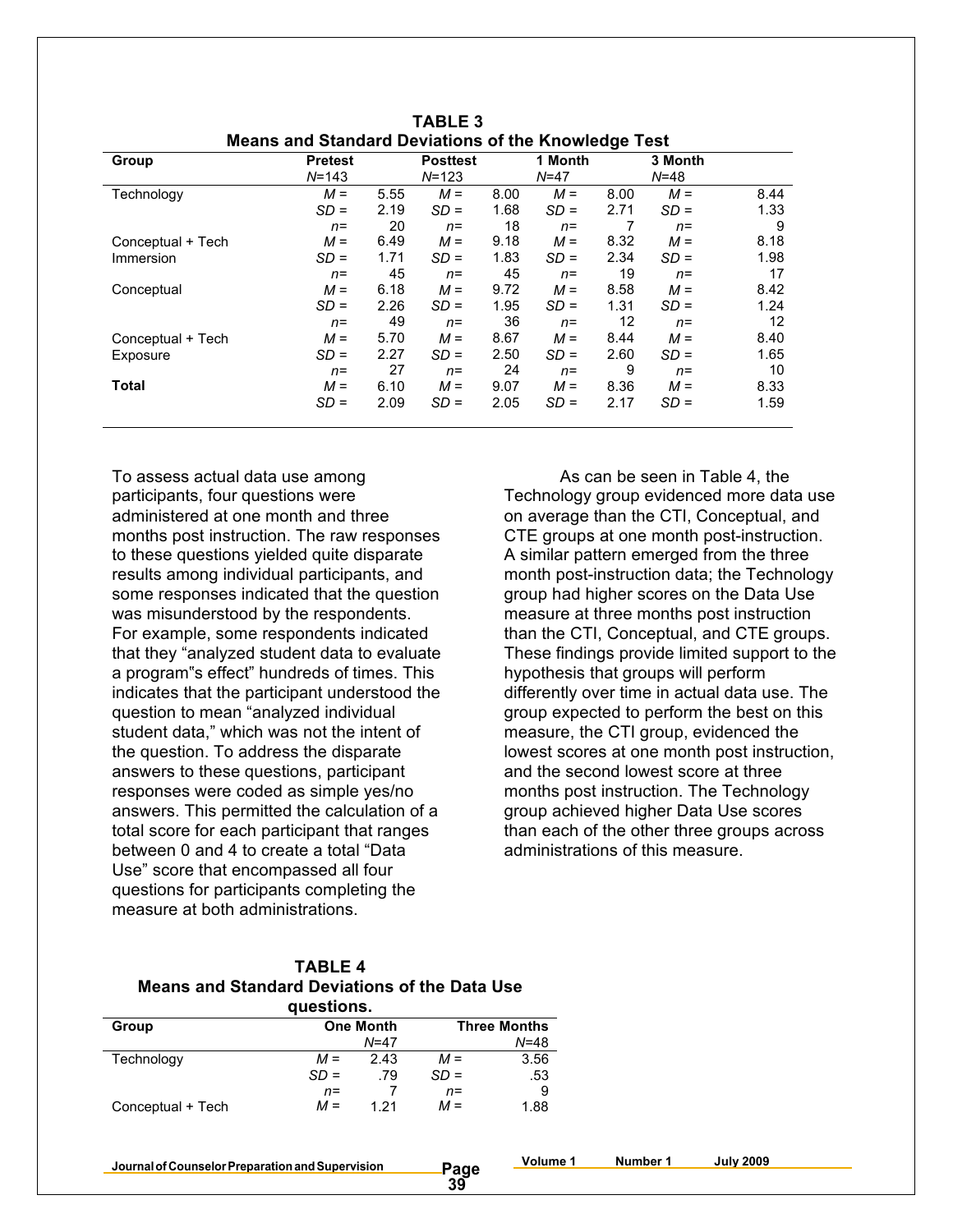| Immersion         | SD =   | 1.43 | SD =   | 1.61 |
|-------------------|--------|------|--------|------|
|                   | $n =$  | 19   | $n=$   | 17   |
| Conceptual        | $M =$  | 1.50 | $M =$  | 1.75 |
|                   | $SD =$ | 1.62 | $SD =$ | 1.36 |
|                   | $n =$  | 12   | $n=$   | 12   |
| Conceptual + Tech | $M =$  | 1.67 | $M =$  | 2.30 |
| Exposure          | $SD =$ | 1.58 | SD =   | .95  |
|                   | $n =$  | 9    | $n=$   | 10   |
| Total             | $M =$  | 1.56 | $M =$  | 2.25 |
|                   | $SD =$ | 1.46 | SD =   | 1.41 |
|                   |        |      |        |      |

To determine if more ASCA National Model components were added to participants" school counseling programs as a result of the workshop, SCPIS means and standard deviations were inspected for changes from pre- to 3 months post-instruction. As can be seen in Table 5, very little change was evidenced within groups or for the sample as a whole. Any observed changes, given the small number of participants in each group that completed both measures, are likely due to random, chance factors.

#### **Table 5 SCPIS means and standard deviations for pretest and three month post instruction**

| Measure               |            |            |           |    |
|-----------------------|------------|------------|-----------|----|
| <b>Administration</b> | Group      | М          | <b>SD</b> | N  |
| <b>Pretest SCPIS</b>  | Technology | 3.15 .44   |           | 9  |
|                       | CTI        | 2.99 .47   |           | 17 |
|                       | Conceptual | 2.62 .47   |           | 10 |
|                       | <b>CTE</b> | 2.46 .54   |           | 10 |
|                       | Grand Mean | 2.82       | .53       | 46 |
|                       |            |            |           |    |
| 3 month SCPIS         | Technology | $3.18$ .42 |           | -9 |
|                       | CTI        | 3.19 .57   |           | 17 |
|                       | Conceptual | 2.67       | .55       | 10 |
|                       | <b>CTE</b> | 2.66       | .65       | 10 |
|                       | Grand Mean | 2.96       | .60       | 46 |

#### *Qualitative Findings*

Analysis of the transcribed focus group data uncovered three overarching themes among the participants" responses - Barriers to using data, Facilitators to using data, and examples of the Actual Use of data. Since the focus of the qualitative analyses was to uncover barriers and facilitators to using data, the results of the data analyses focus on those two themes. Eight codes were derived from the data, and these codes were used to characterize the distinct thoughts of the participants, as captured by their statements on the transcript of the focus group. To be included as a code in the analysis, the code had to be mentioned at least twice.

The codes that arose from the data are defined below using exemplary statements from participants to characterize the meaning of the code:

#### Time

The Time code was used to capture respondents" statements regarding how time influenced data use, and was viewed as both a facilitator and barrier to using data. An example of this is "if I have to go gather all of this data myself, am I willing to take the time out of going into classrooms."

#### Knowledge

The Knowledge code was used when participants talked about how knowledge influenced data use, and was both a facilitator and barrier. An example of the Knowledge code from the transcribed results is "I was missing that ASCA model

**Journalof CounselorPreparationandSupervision Page**

**Volume 1 Number 1 July 2009**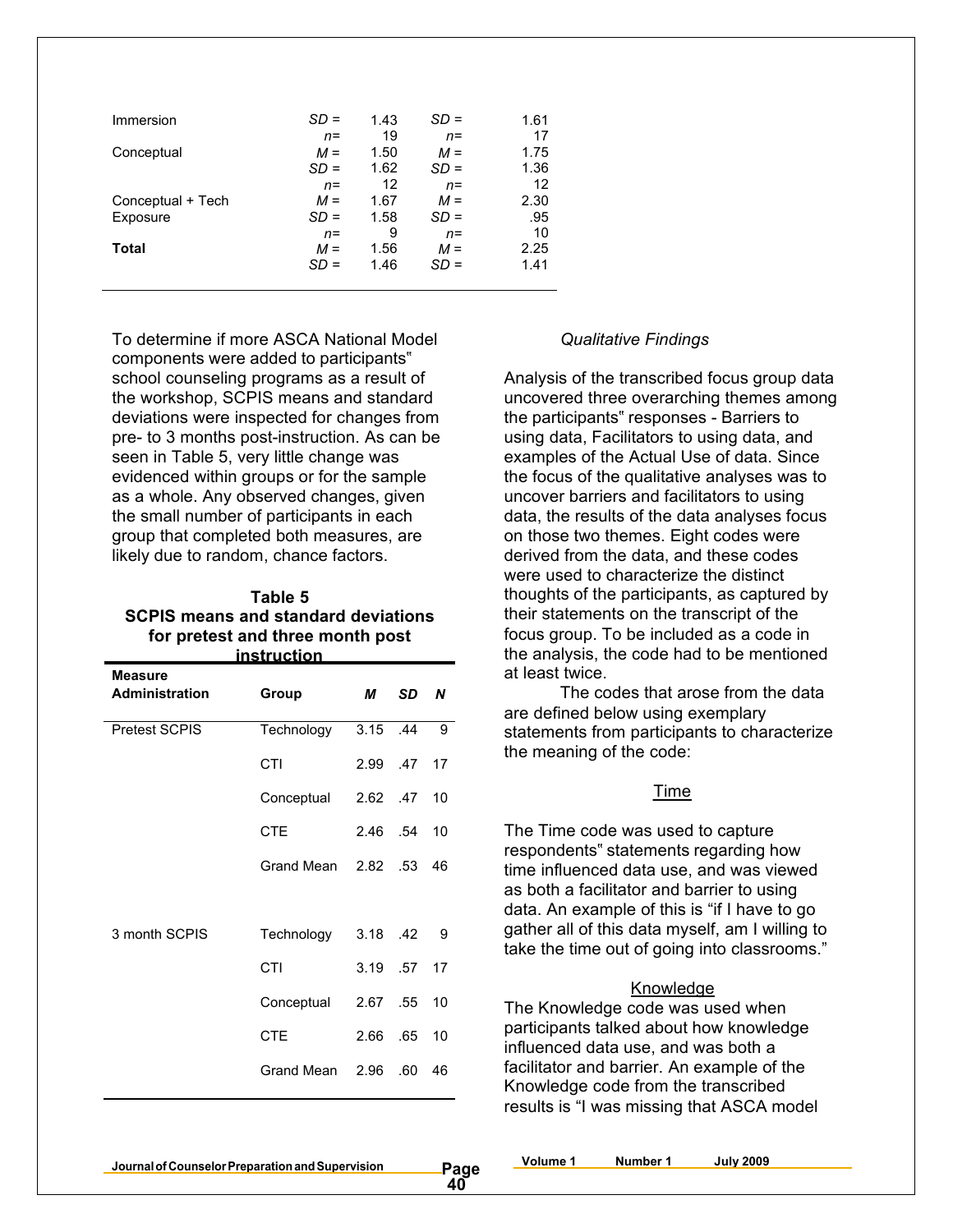piece and I had this, you know, data, doing all this research stuff, and it didn"t make a connection for me, I was missing the first piece because I didn"t know how it fit into the puzzle."

Access to the data itself was listed as both a barrier and facilitator to using data, and involved the more practical ways that school counselors could physically gain access to data. An excellent example of the Access code is "counselors have the data right at their fingertips if they know how to get to it."

#### Relevance

A statement was said to fall under the Relevance code when the meaning of what the participant said involved seeing the connection between using data and school counseling practice. The following statement captures the meaning of the Relevance code: "I came away from the (Conceptual group) training with the idea that what you did that day didn"t apply to me at all."

#### **Technology**

The Technology code was used to capture responses that referenced specific technologies such as EZAnalyze, Microsoft Excel, or student information systems facilitating the use of data. Technology was not perceived by any focus group participant to be a barrier to using data. "When you showed EZAnalyze the other day…it clicked" is an example of how the Technology code was employed.

#### Reason to use data

This code was only used twice, but the topic is distinct and important enough to warrant a separate code. For example, one participant noted that "it"s more of a reactive process than a proactive process," and

captures a unique aspect of facilitators to using data. Namely, how data use fits into school counseling program management at the individual school and district level.

#### Access Data Focus

Data Focus involves participants" references to the ability to make their data collection and analysis efforts realistic and attainable, and was always listed as a barrier. "The big problem that I had with the data is kind of what (name of other participant) talked about is…there is so much of it there, what do you use?" is an example of how a lack of focus in which data elements to use was perceived to be a barrier to actual data use.

#### Support

Colleague support was always perceived to be a barrier when mentioned, and was used to capture participants" responses that centered on how a lack of support from fellow counselors led to failure in data use efforts. "I tried to bring it up (using data) and get people really excited about it, and if your response when you try to do that is negative, it kind of, you know, moves you in the other direction."

Figure 2 is a depiction of the results of the qualitative data analysis. The overarching themes are represented as ovals, while the codes are represented as rectangles. The number next to the path depicting the relationship between the codes and themes represents the number of times the code was mentioned by the focus group participants. The codes are listed in terms of their frequency of occurrence from top to bottom. The Time, Knowledge, Access, and Relevance codes were mentioned as both facilitators and barriers by the participants, Data Focus and Support were mentioned solely as barriers, while Technology and Reason to use data were mentioned only as facilitators to using data.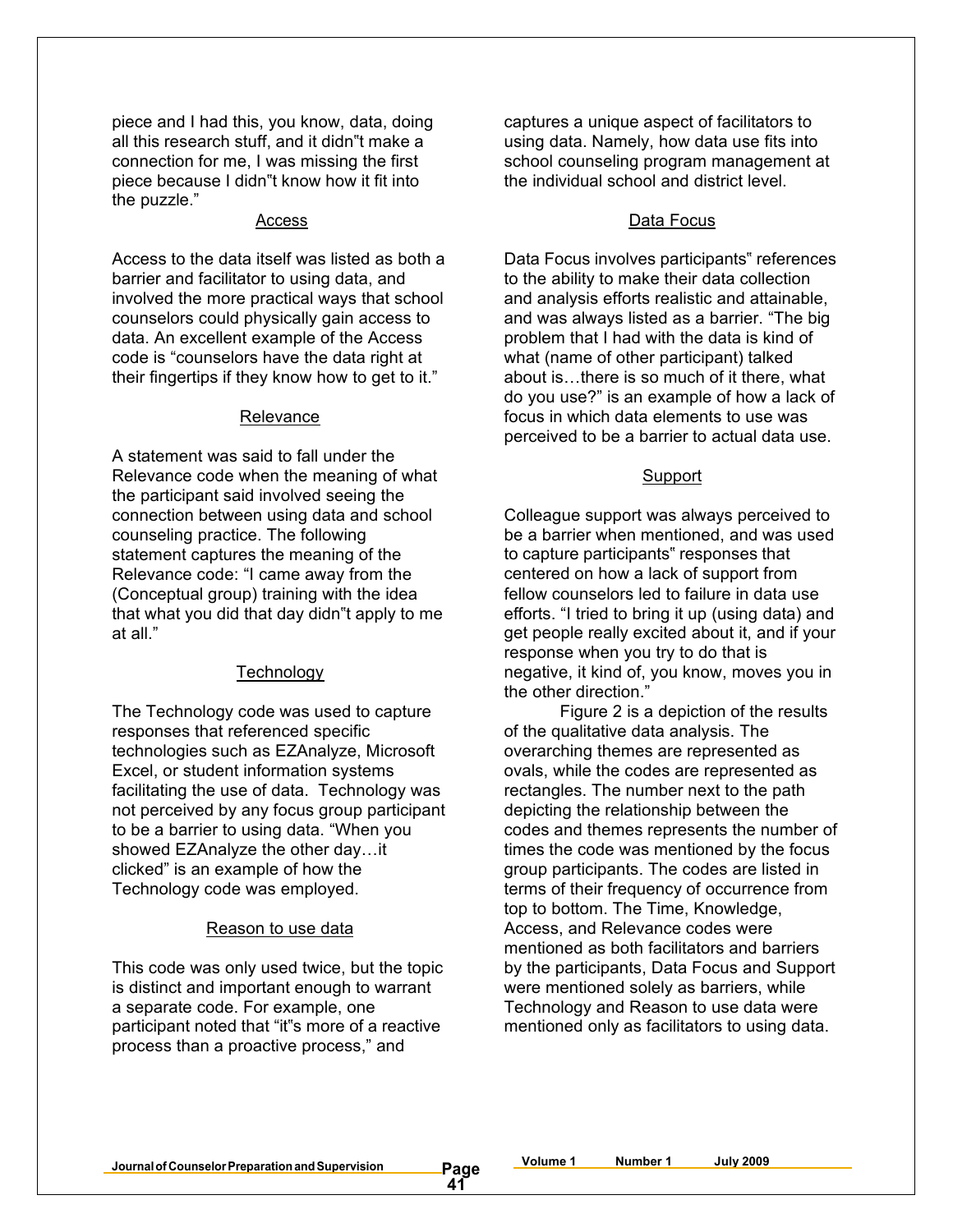



### **Graphical representation of qualitative data depicting reported barriers and facilitators to data use by school counselors. Number indicates the number of times mentioned.**

### **Discussion**

The primary goal of this study was to evaluate the "value added" benefit of EZAnalyze to a more traditional approach to increasing school counselors" data use skills. This was accomplished by designing an experiment that varied the degree of exposure to technology and data use concepts across four distinct groups, and proposing research hypotheses that, if supported, indicated that technology had a positive impact on the acquisition and retention of knowledge, research-related attitudes, ASCA National Model implementation, and actual data use.

The first hypothesis was that groups would perform differently on measures of research knowledge and attitudes according to which group they were assigned over time. This hypothesis was not supported by the data. Across groups, differences observed were largely in the expected directions on these measures from pretest

to posttest, but any observed differences between groups at any single point in time (pretest, posttest, one month and three months post instruction) were not statistically significant. While this does not support the research hypothesis, it does permit the aggregation of the data across groups. The data indicate improvement occurred from pretest to posttest and pretest to three months post instruction for the entire sample on each RESKA subscale and the Knowledge Test. At one month post instruction, the entire sample evidenced higher scores on each RESKA subscale and the Knowledge Test except for the Relevance subscale, which was .01 points lower on average than the pretest Relevance score. The finding that improvement occurred from pretest to posttest on these measures indicates that the workshop had a small but positive shortterm impact on research-related knowledge and skills. At three months post instruction, scores on these measures were still higher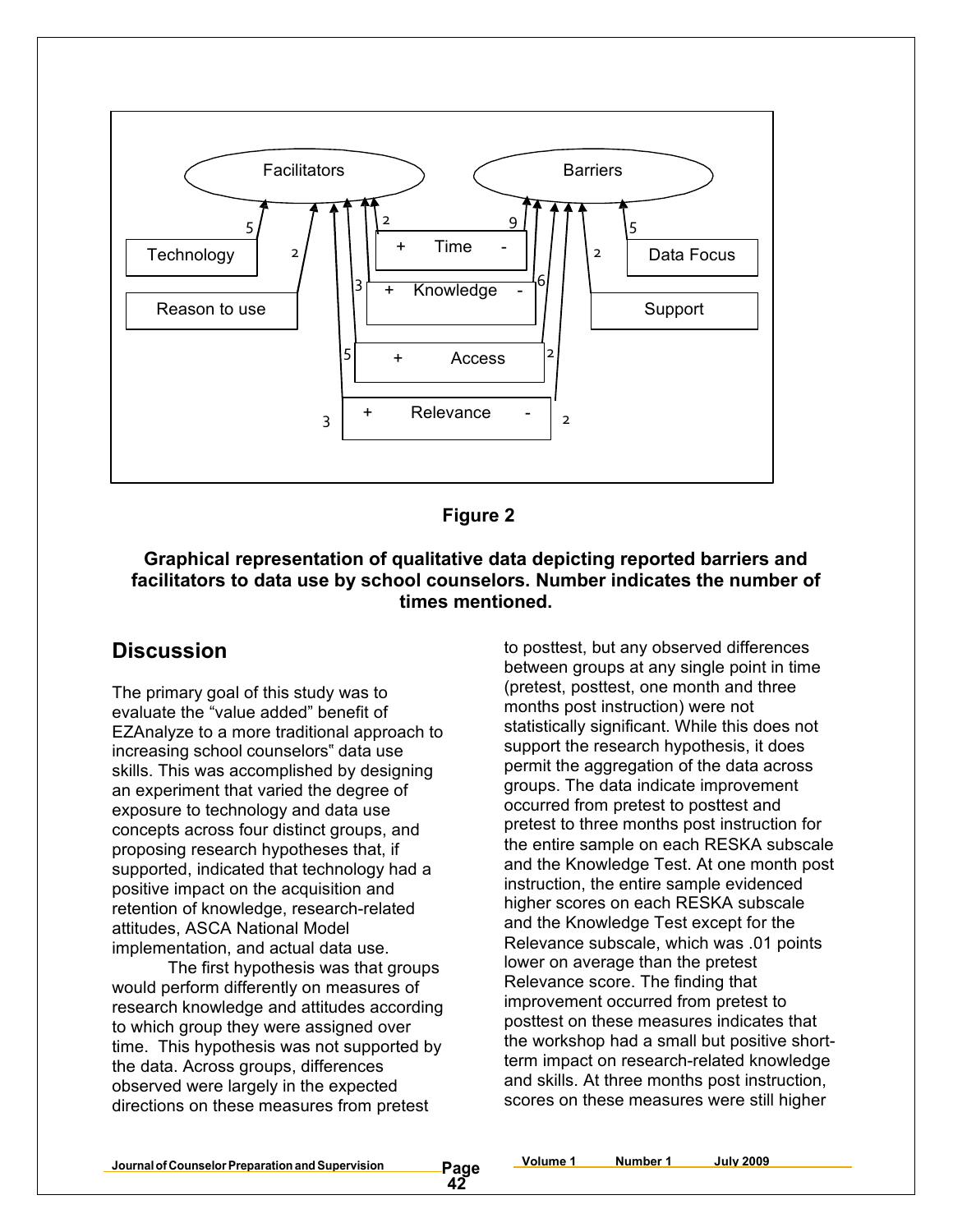than the pretest scores, indicating that the workshop had a small but relatively long lasting effect on school counselors" research related knowledge and skills.

The second hypothesis was that school counselors would report engaging in data use activities at one month and three months post instruction differently according to which group they were assigned. It was hypothesized that having explicit training in and access to EZAnalyze would increase the frequency of data use when compared to counselors in the Conceptual group who did not have access to EZAnalyze. The results indicate that the Technology group engaged in data use activities more than any other group, a finding statistically significant at one month post-instruction but not at three months post-instruction. While these results are counterintuitive, since the Technology group received the least amount of instructional time, it does indicate that factors outside of the professional development workshop can strongly influence results. In this study, the Technology group was the only group in the study to have all of the counselors from a single school district - a district often viewed as a leader in the United States regarding data use and ASCA National Model implementation. Informal conversations with counselors from this district revealed that their guidance supervisor required all counselors to complete a "data project." Knowing this, the finding that all of the counselors in this group used data within the three months following the workshop is not surprising.

The third hypothesis was that the skills, knowledge, and changes in attitudes towards data use activities would lead to increased ASCA National Model implementation. This hypothesis was not supported by the data. While all groups did evidence improvement in SCPIS scores from pretest to three months post instruction, the amount of improvement was small within each group, and for the entire sample. Therefore, participation in the workshop, regardless of venue, had a small but measurable impact on ASCA National

Model implementation. Given what the SCPIS measures (school counseling program activities and structures), three months may not be enough time to measure improvement on this instrument.

The results of the qualitative analyses conducted with the data obtained from the focus group, which consisted of three participants from the CTI group and two participants from the Conceptual group, indicate 1) the participants agree that technology should facilitate data use, and 2) factors outside of professional development need to be considered to effectively increase school counselors" use of data. While the quantitative analyses did not support the notion that technology can increase school counselors" use of data, contrary to the hypotheses, the qualitative data assert that technology should be a strong facilitator of data use. The qualitative data suggest the largest barrier to using data is lack of time. Before professional development and technology can be effective in helping school counselors, the issue of time needs to be addressed before the use of data by school counselors can be fully actualized.

No known studies to date have been published that evaluate the effect of professional development to increase school counselors" data use, in spite of counselor educators" descriptions of the need for these skills to be developed for some time (e.g., Lapan, 2001; Wilson, 1985). This study contributes to the existing research literature by systematically evaluating the impact of a workshop designed to meet the needs identified in the literature. While the quantitative data analyses did not lend support to the notion that EZAnalyze combined with appropriate professional development would increase their actual use of data, the qualitative analyses did lend tentative support.

The design of this study may be a useful model for future professional development evaluation studies in two distinct ways. First, the elaboration of a methodology for empirically investigating the short-term and long-term outcomes of a

**Volume 1 Number 1 July 2009**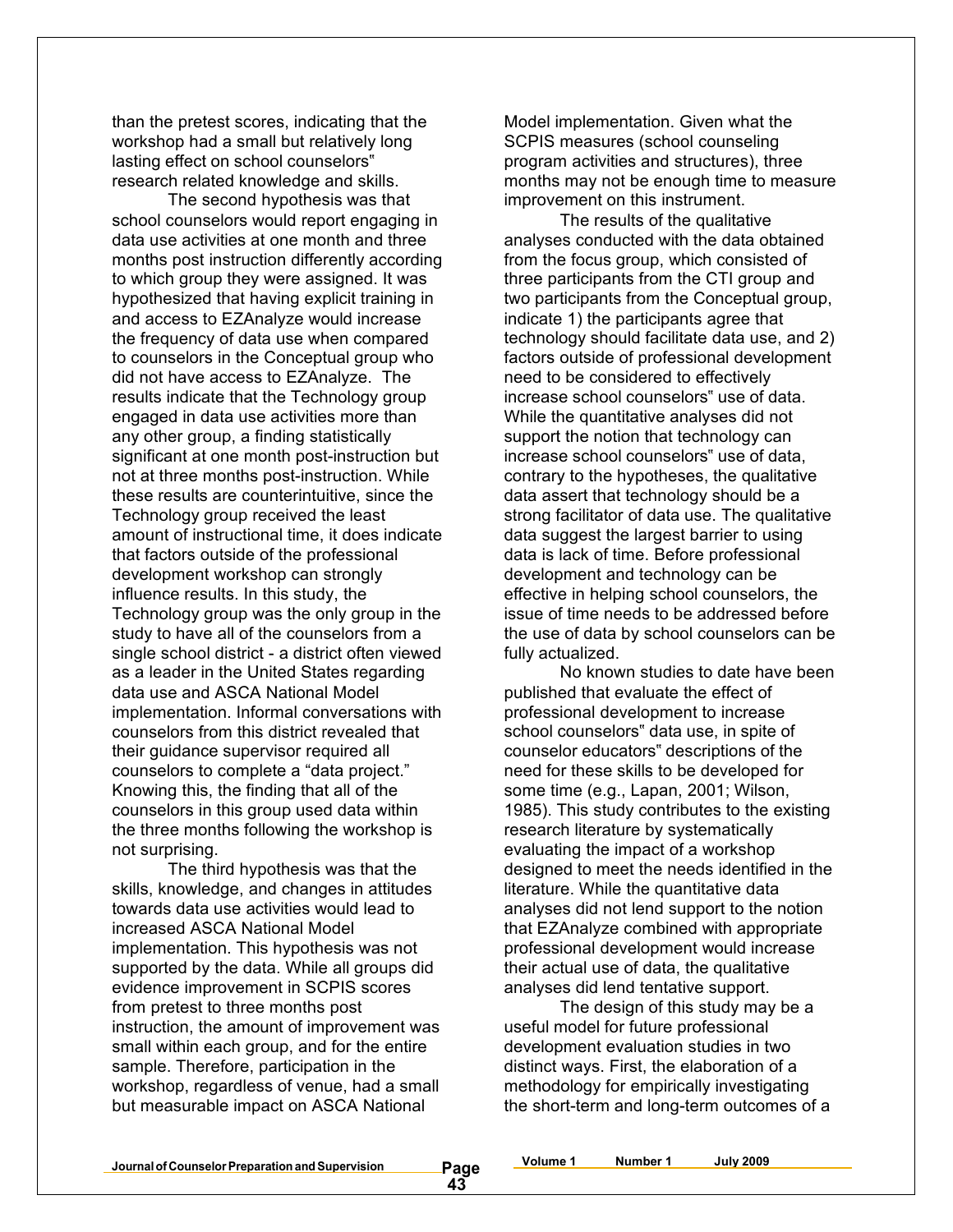professional development workshop using instruments to assess specific knowledge, attitudes, and perceived behavior provides a relatively "whole" evaluation picture. Second, and perhaps more interestingly, is the use of a qualitative data collection strategy in conjunction with the quantitative methodology. In this study, the combination of qualitative and quantitative methods proved to be extremely useful, as the qualitative data provided insights into the nature of the quantitative findings. Furthermore, the qualitative results revealed factors that were likely to be significantly affecting the results of this study – namely, the finding that lack of time is a significant inhibitor to data use. It is important to note that either approach (quantitative or qualitative) used in isolation would not have informed the interpretation of the findings to the same degree as their combination did.

Love (2004) asserts that there are four "building blocks" to engaging in a datadriven decision making process in schools: Collaborative Culture, Collaborative Structures, Wide-Spread Data Literacy, and Access to Useful Data. The qualitative findings of this study lend support to her conceptualization of the requisite knowledge, skills, and attributes of the school culture to facilitate actual data use and data-driven decision making. Each of the facilitators and barriers to data use identified from the focus group data can be usefully categorized by one of Love"s "building blocks." In the context of a oneday professional development workshop, as was done in this study, only data literacy skill could potentially be improved. The remaining three building blocks are schoolspecific variables that are not amenable to change through professional development, but clearly need to be addressed if professional development in the area of data use is going to impact actual practice. School counseling supervisors seeking to engage in school improvement through data-driven decision making would be wise to pay explicit attention to creating collaborative culture and structures, and ensuring access to meaningful and useful

data. Then, and only then as the qualitative results of this study suggest, will knowing how to analyze and interpret data inform practice.

The literature regarding school counselors" use of technology did not contain any empirical research evaluating the impact of specific technology tools on school counseling practice. The current study contributes to this area of the school counseling literature by demonstrating that technology tools alone will not impact school counseling practice if systemic barriers to change (e.g., lack of time) and personal barriers to change (e.g. lack of knowledge) are not simultaneously addressed with the introduction of the technology tool. When EZAnalyze was introduced to workshop participants, there was often a round of applause for providing them with a useful, easy-to-use tool. In spite of their initial positive reactions to EZAnalyze, the results of this study suggest that barriers to data use limited their ability to use it.

Overall, the results of this study are consistent with the themes and trends of accountability, comprehensive developmental guidance, and technology as portrayed in the professional school counseling literature. The hypotheses of this study pitched EZAnalyze as a panacea for school counselors" data use ailments. As the trends apparent in the literature indicate, a true panacea may not exist. "Comprehensive developmental guidance" and "accountability" have been appearing consistently in the literature since the 1970"s, yet many school counselors still struggle with the implementation of these activities.

### **Limitations**

The interpretation of the results of this study need to be tempered by several limitations inherent to the design of the study, nature of the participants, and quality of the measures used. The largest limitations of this study have to do with issues surrounding the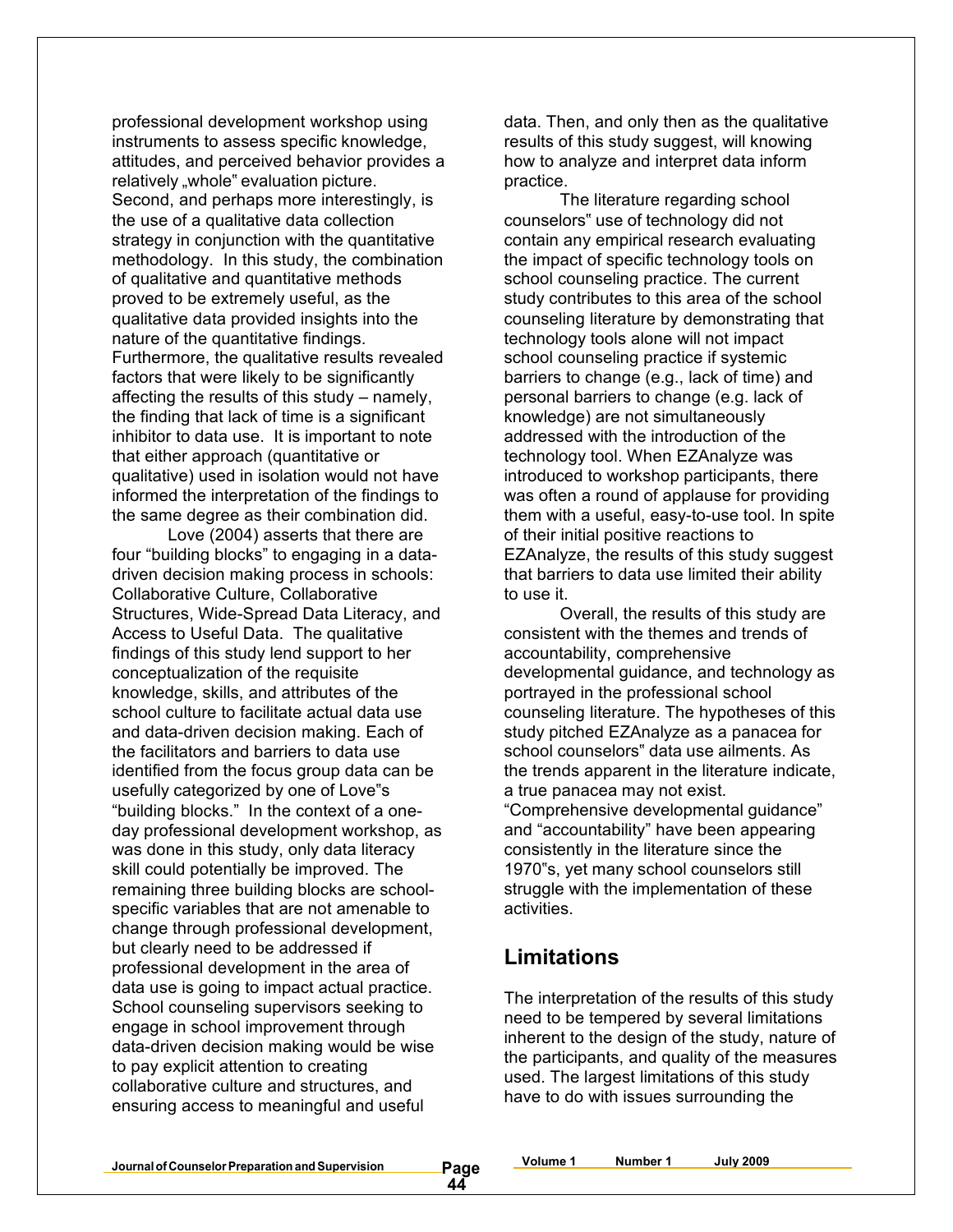sample and sampling. This study took place in a single state in the southwestern United States, a state that has been supporting the implementation of comprehensive developmental school counseling programs for more than 15 years. School counselors in this state are likely to be implementing comprehensive developmental school counseling programs such as the ASCA National Model. In fact, many of the participants in the CTI group, and all of the participants in the Technology group were from a school district where a portion of the conceptual framework for the ASCA National Model was derived.

In addition to school counselors in this state being unique when compared to counselors from other states, it is also important to note that participants were not randomly assigned to groups. Participants were assigned to groups based on the location they chose to attend the workshop, which was likely determined by the proximity of the workshop to where they live. Since participants were not randomly assigned to groups, preexisting group differences based on geographic location are likely to be influencing the observed results.

Another limitation of this study was the use of measures that did not have clearly established reliability and validity. The RESKA was the only measure that was previously used with a relatively large number of participants outside of this study. The lack of observed differences between groups in terms of ASCA National Model implementation and actual data use may be artifacts of the measures themselves. The extensive use of self-report measures in this study is also problematic. Combining the self-report measures with additional observational measures would strengthen the interpretability of the quantitative results.

The relatively high attrition rate observed over time is also perhaps indicative of a larger issue affecting the results of this study – the participants" expectations of professional development workshops. Nearly 200 counselors participated in one of the four professional

development workshops; of those, 144 counselors agreed to participate in the study. Three months later, only 47 people completed the final quantitative measures, and five people participated in the focus group held nearly 4 months after the original workshop. Of the five people who participated in the focus group, only one person actually applied what they learned during the workshop to their school counseling practice. These observations, when taken together, seem to indicate that there is not an expectation, or perhaps ability, to apply what is learned in professional development to inform practice. School counselors are expected to attend professional development workshops, but there does not seem to be an expectation that what they learn during those workshops will actually be employed. Furthermore, the extended evaluation of the learning that occurred before, during, and after the workshop was foreign to the counselors, indicating that professional development providers themselves do not routinely gather data regarding the effect and effectiveness of the services they provide.

Given the high attrition rate observed in this study, self-selection is likely to be influencing both the qualitative and quantitative findings of the study. It is likely that the participants who completed the one month and three month follow up measures would score higher on measures of research related knowledge and attitudes than participants who chose not to continue participating in the study. Self-selection is also problematic in the focus group, where a representative sample of study participants from each group was not obtained. Furthermore, the high attrition rate led to extremely small sample sizes at one month and three months post instruction. Selfselection and sample size, when considered together, indicate that the data obtained in this study may not be representative of counselors in the state the study took place, let alone the nation.

### **Future Research**

**Volume 1 Number 1 July 2009**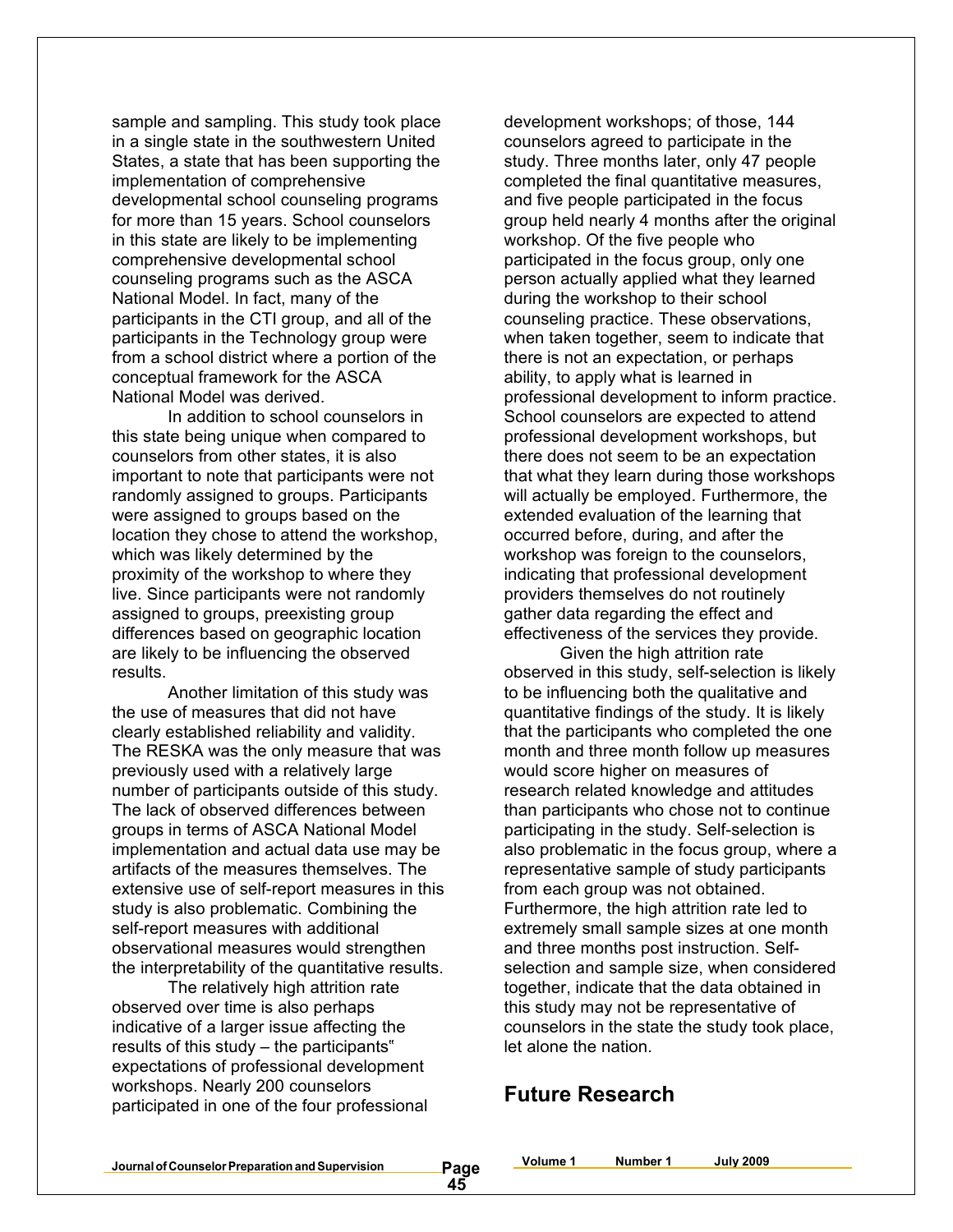This study sought to contribute to the existing research base by conducting a systematic evaluation of professional development for school counselors focused on data use, and the value added benefit of technology. The results of this study indicate that more questions may have been raised than were answered, as the outcomes of the professional development workshop and the value-added benefit of technology still are unclear.

Given that the results of this study do not decisively answer the research questions, the relatively high attrition rate of the study participants, and the apparent lack of application of knowledge gained during professional development, research investigating new professional development paradigms to improve school counselors" data use skills is indicated. The current study was based on a "traditional" professional development paradigm that involved exposing participants to a singleday workshop followed by quantitative measures to assess the effect of the workshop on school counseling practice. This design for the provision of professional development appears to be ill-advised by the results of this study, as the knowledge gained during the workshop appears to be perishable - evidenced by a decline in scores from posttest to one and three months post instruction for the entire sample. Furthermore, incorporating data use into school counseling practice and the skills that go along with using data are challenging for many school counselors. Research elucidating effective professional development paradigms that provide support to counselors over time may provide more consistent and positive outcomes than the current study was able to provide.

There are several possible alternatives to providing professional development regarding data use in a workshop-type format. Web-based technology could be a particularly effective vehicle for providing both the needed professional development and subsequent

"coaching" to help counselors translate theory to practice. Another approach could involve the pairing of counselor educators with school counselors to engage in collaborative research projects. Conducting collaborative research projects can benefit both the counselors working in schools and the counselor educators. For the counselors, the benefits are extended support and training over time in the development, execution, and interpretation of a research project. For the counselor educators, research projects conducted in collaboration with school personnel could permit the creation and maintenance of a research agenda while developing meaningful and productive relationships with counselors in the field (e.g., Poynton, Carlson, Hopper, and Carey, 2006).

This study also highlights the need for additional research to be conducted on measures assessing research knowledge and skills. If data use skills are as critical to the field of school counseling as the ASCA National Model and other relevant literature portray them to be, more effort needs to be exerted to develop and validate measures assessing these constructs. Equally important, as the qualitative results of this study indicate, is the need to develop measures that assess barriers and facilitators to data use in schools. The development of a measure that is able to highlight facilitators and barriers to data use can be used to guide professional development and consultation resources, and would be a great benefit to the field.

A key barrier to data use identified in the qualitative data is time, and engaging in tasks such as data analysis and interpretation are often viewed as "add on" responsibilities for counselors. Many school counselors struggle with engaging in data use activities, as it detracts from the time they have available to engage in activities that directly benefit students. It is the author"s belief that engaging in data use activities directly benefits students. At the present time, however, there is no research available that supports the notion that a counselor engaging in data use activities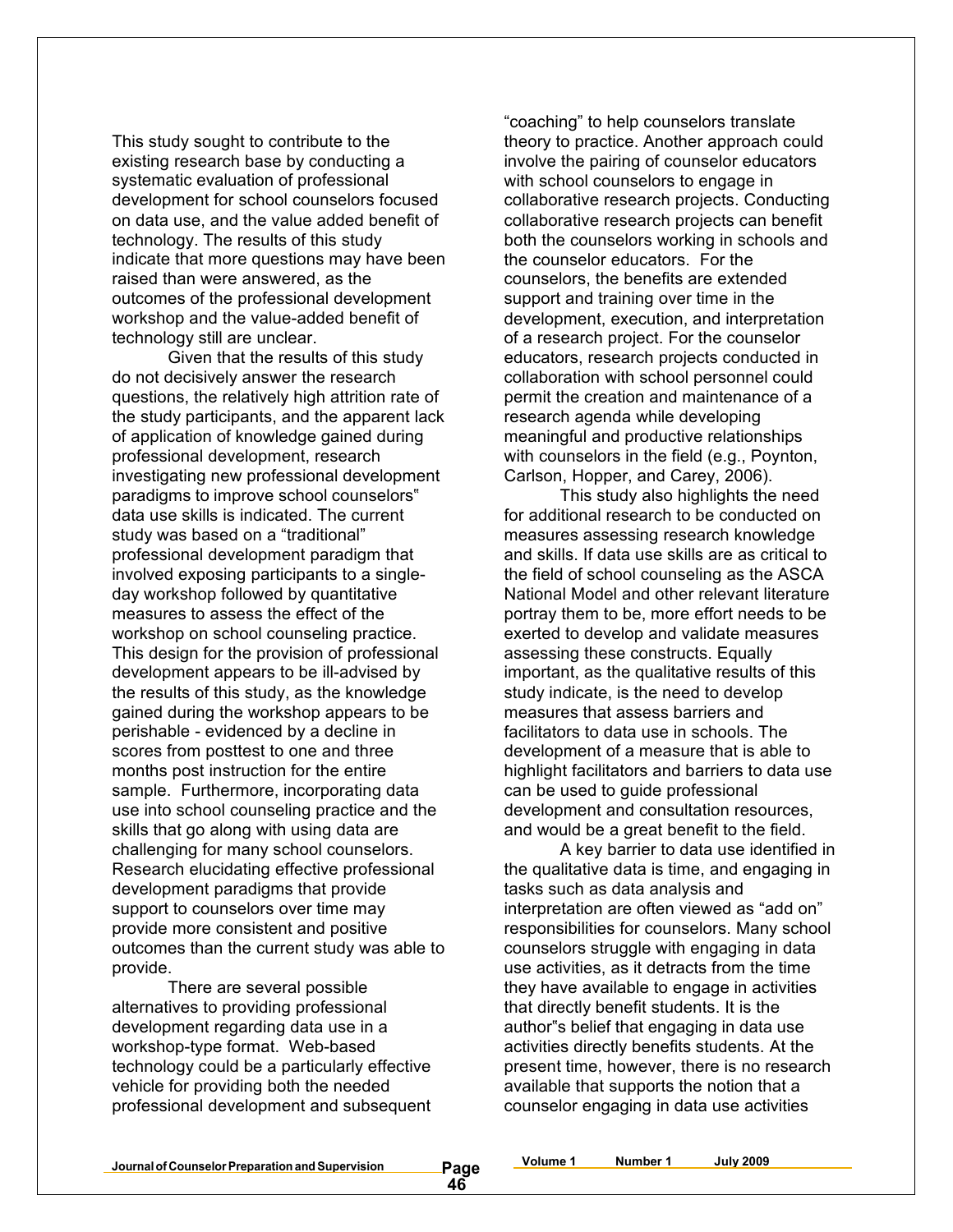does, in fact, benefit students. To address this gap, research needs to be conducted tying positive student outcomes to school counselors" data use activities. While there is research that indicates comprehensive developmental guidance programs provide positive benefits to students (e.g., Sink & Stroh, 2003; Lapan, Gysbers, and Petroski, 2003), there is no research available that documents a link between school counselors" data use and positive outcomes for students.

More rigorous research also needs to be conducted on the value added benefit of technology to school counseling programs in general, and the value added benefit of technology for improving data use in particular. While there is consensus in the literature that technology should positively impact school counselors" ability to effectively execute their roles and responsibilities, no research has been conducted which systematically documents the benefits technology provides. The results of this study indicate that counselors liked the idea of EZAnalyze, but the technology did not seem to have an impact on their actual practice. Future research studies need to be conducted to identify the ways school counselors are using technology to guide the development of specific technology tools to solve practical problems.

### **References**

- American School Counselor Association. (2003). *The ASCA national model: A framework for school counseling programs*. Alexandria, VA: Author.
- American School Counselor Association. (2005). *The ASCA national model: A framework for school counseling programs (2nd Edition)*. Alexandria, VA: Author.
- Association for Counselor Education and Supervision (ACES). (1999). *Technical competencies for counselor education students: Recommended guidelines for program development*. Retrieved from http://ehe.osu.edu/paes/couned/technical\_co mpetencies.htm

Association for Counselor Education and Supervision

(ACES). (2007). *Technical competencies for counselor education: Recommended guidelines for program development.* Retrieved from

- http://www.acesonline.net/memberlogin.asp Bauman, S. (2004). School Counselors and Research Revisited. *Professional School*
- *Counseling, 7*(3), 141-151. Brown, J. D. (2001). Questions and answers about language testing statistics: Point-biserial correlation coefficients. Shiken: JALT Testing & Evaluation SIG Newsletter, 5(3), 12-15. Retrieved June 9, 2009 from http://www.jalt.org/test/bro\_12.htm.
- Curcio, C. C., Mathai, C., & Roberts, J. (2003). Evaluation of a school district's secondary counseling program. *Professional School Counseling, 6*(4), 296-303.
- Dimmitt, C., Carey, J. C. & Hatch, T. (2007). *Evidence-based school counseling.* Thousand Oaks, CA: Corwin Press.
- Elsner, D. (2004). *The Effects of the American School Counselor Association's National Model on Three Measures of Student Outcomes: MCAS Scores, Dropout Rates, and Post-Secondary Planning*. Unpublished Manuscript.
- Foster, L. H., Watson, T. S., Meeks, C., & Young, J. S. (2002). Single-subject research design for school counselors: Becoming and applied researcher. *Professional School Counseling, 6*(2), 146-159.
- Hayes, R. L., Nelson, J.-L., Tabin, M., Pearson, G., & Worthy, C. (2002). Using school-wide data to advocate for student success. *Professional School Counseling, 6*(2), 86-95.
- Isaacs, M. L. (2003). Data-driven decision making: The engine of accountability. *Professional School Counseling, 6*(4), 288-295.
- Lapan, R. T. (2001). Results-based comprehensive guidance and counseling programs: A framework for planning and evaluation. *Professional School Counseling, 4*(4), 289- 299.
- Lapan, R. T., Gysbers, N. C., & Petroski, G. F. (2003). Helping seventh graders be safe and successful: A statewide study of the impact of comprehensive guidance and counseling programs*. Professional School Counseling, 6*(3), 186-197.
- Love, N (2004) *Bridging the data gap*. Retrieved from
- http://hub.mspnet.org/index.cfm/oe\_bdg. Myrick, R. D. (1984). Beyond the issues of school counselor accountability. *Measurement and Evaluation in Guidance, 16*(4), 218-222.
- Owen, D. W., & Weikel, W. J. (1999). Computer utilization by school counselors. *Professional School Counseling, 2*(3), 179-182.
- Poynton, T. A. (2007). EZAnalyze (Version 3.0) [Computer software and manual]. Retrieved from http://www.ezanalyze.com.

**Journalof CounselorPreparation andSupervision Page**

**Volume 1 Number 1 July 2009**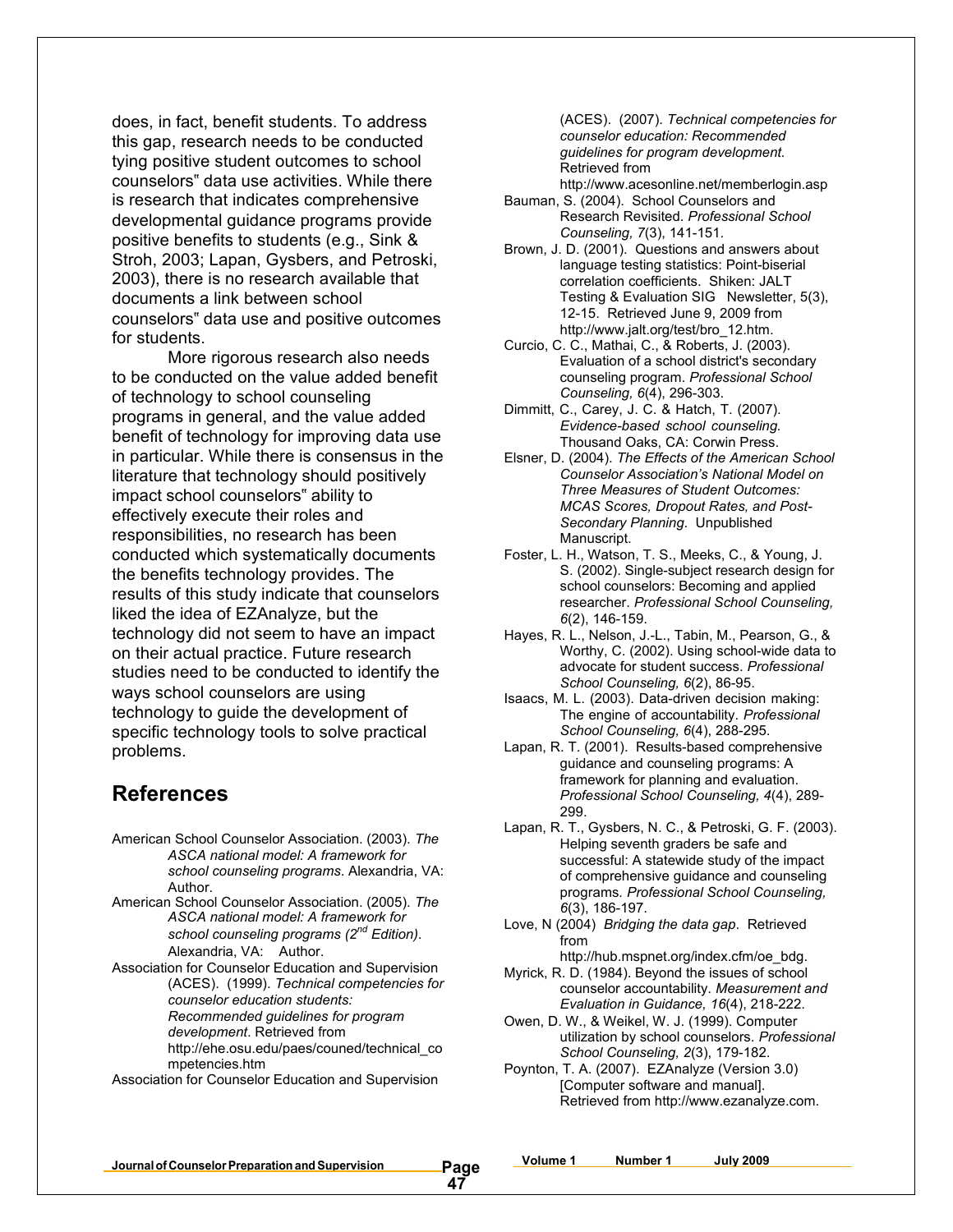- Poynton, T.A., and Carey, J.C. (2006). An integrative model of data-based decision making for school counseling. *Professional School Counseling, 10*(2), 121-130.
- Poynton, T. A., Carlson, M. W., Hopper, J. A., & Carey, J. C. (2006). Evaluating the impact of an innovative approach to incorporating conflict resolution into the academic curriculum on middle school students" academic achievement. *Professional School Counseling, 9*(3), 190-196.
- Reynolds, S., & Hines, P. L. (2000). *The Indiana student achievement institute: Guidancecentered whole school reform.* Retrieved from http://asai.indstate.edu/ASAI-Documents.htm
- Sink, C. A., & Stroh, H. R. (2003). Raising achievement test scores of early elementary school students through comprehensive school counseling programs. *Professional School Counseling, 6*(5), 350- 364.
- Stone, C. B. & Dahir, C. A. (2007). *School counselor accountability: A MEASURE of student success (2nd edition).* Upper Saddle River, NJ: Pearson/Merrill Prentice Hall.
- Trevisan, M. S. (2000). The status of program evaluation expectations in state school counselor certification requirements. *American Journal of Evaluation, 21*(1), 81- 94.
- Van Horn, S. M., & Myrick, R. D. (2001). Computer technology and the 21st century school counselor. *Professional School Counseling, 5*(2), 124-130.
- Wilson, N. S. (1985). School counselors and research: Obstacles and opportunities. School Counselor, 33(2), 111-119.

**Tim Poynton** is an assistant professor and director of the school counseling program at Suffolk University in Boston, MA. A former school counselor in New York State, Dr. Poynton has shifted the focus of his work from practicing school counseling to school counselor education and research. He worked as a research fellow at the Center for School Counseling Outcome Research, and is the developer of EZAnalyze, a data analysis tool for school counselors.

## **APPENDIX A**

These questions will be used to assess how much you knew about today"s topic before you started, and how much you have learned by the end of today"s presentation.

*For each question, please circle the BEST response from the choices given. You can only choose one answer!*

- 1. Which part(s) of the ASCA National Model EXPLICITLY call on school counselors to use data?
	- a. Foundation
	- b. Management System
	- c. Accountability System
	- d. Management and Accountability Systems
- 2. Data can be used by a school counseling program to:
	- a. Prevent an over-reliance on standardized test scores.
	- b. Identify areas to target interventions
	- c. Build a culture of inquiry
	- d. B and C only
	- e. All of the above
- 3. Achievement-Related data are:
	- a. Data that are collected from academic subject areas outside of the discipline of interest
	- b. Data that research has shown are directly related to academic achievement
	- c. Perception data collected from students asking them to identify the areas they believe are related their academic achievement
	- d. Process data
- 4. The Mean, Median, and the Mode, respectively, are:
	- a. Most frequent number, average number, and the middle number
	- b. Average number, most frequent number, and the middle number
	- c. Average number, middle number, and the most frequent number
	- d. Middle number, average number, and the most frequent number
- 5. When data, you sort the variable by the variable.
	- a. Analyzing / random / non-random
	- b. Categorizing / category / results
	- c. Summarizing / categorical / dependent
	- d. Disaggregating / dependent / categorical
- 6. You can use ANOVA whenever you use a T-Test, but you cannot use a T-Test whenever you use ANOVA.
	- a. True
	- b. False
- 7. "Triangulating" means to: a. Apply a three-pronged solution to a problem

**Volume 1 Number 1 July 2009**

**Journalof CounselorPreparation andSupervision Page**